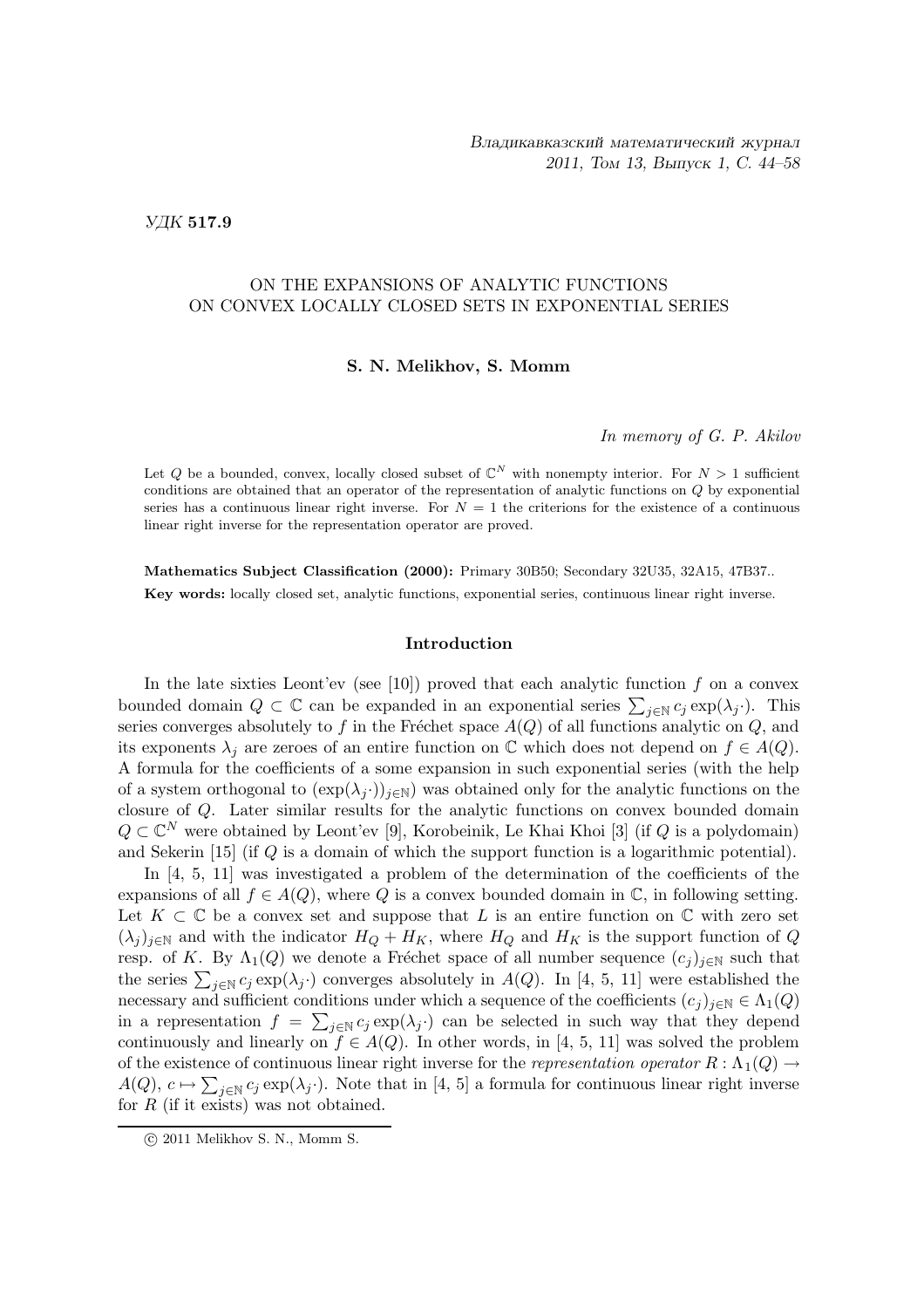In the present article we consider the following situation. Let  $Q \subset \mathbb{C}^N$  be a bounded convex set with nonempty interior. We assume that  $Q$  is locally closed, i. e.  $Q$  has a fundamental sequence of compact convex subsets  $Q_n$ ,  $n \in \mathbb{N}$ . By  $A(Q)$  we denote the space of all analytic functions on Q with the topologie of  $\text{proj}_{\leftarrow n} A(Q_n)$ , where  $A(Q_n)$  is endowed with natural (LF)-topologie. We put  $e_{\lambda}(z) := \exp(\sum_{m=1}^{N} \lambda_m z_m)$ ,  $\lambda, z \in \mathbb{C}^N$ . For an infinite set  $M \subset \mathbb{N}^N$ , for a sequence  $(\lambda_{(k)})_{(k) \in M} \subset \mathbb{C}^{\mathbb{N}^N}$  with  $|\lambda_{(k)}| \to \infty$  as  $|(k)| \to \infty$  we define a locally convex space  $\Lambda_1(Q)$  of all number sequence  $(c_{(k)})_{(k)\in M}$  such that the series  $\sum_{(k)\in M} c_{(k)}e_{\lambda_{(k)}}$ converges absolutely in  $A(Q)$ . The representation operator  $c \mapsto \sum_{(k) \in M} c_{(k)} e_{\lambda_{(k)}}$  maps continuously and linearly  $\Lambda_1(Q)$  into  $A(Q)$ . We solve the problem of the existence of a continuous linear right inverse for R.

In this paper for  $N \geq 1$  we assume that  $(\lambda_{(k)})_{(k)\in M}$  is a subset of zero set of an entire function L on  $\mathbb{C}^N$  with "planar zeroes" and with indicator  $H_Q + H_K$ , where  $H_Q$  and  $H_K$  are the support functions of Q resp. of some convex compact set  $K \subset \mathbb{C}^N$ . By [15] such function L exists if and only if the support function of  $clQ + K$  is so-called *logarithmic potential* (for  $N = 1$  a function L exists for each Q and each K). In contrast to [4, 5] here we do not use the structure theory of locally convex spaces. As in [11], we reduce the problem of existence a continuous linear right inverse for the representation operator to one of an extension of input function L to an entire function  $\tilde{L}$  on  $\mathbb{C}^{2N}$  satisfying some upper bounds. With the help of  $\tilde{L}$ we construct a continuous linear left inverse for the transposed map to R. Using  $\bar{\partial}$ -technique, we obtain that the existence of such extension  $L$  is equivalent to two conditions, namely, to the existence of two families of plurisubharmonic functions, first of which is associated only with  $Q$  and second is associated with  $K$  and  $Q$ . The evaluation of first condition was realized in [21]. For the evaluation of second condition we adapt as in [21] the theory of the boundary behavior of the pluricomplex Green functions of a convex domain and of a convex compact set in  $\mathbb{C}^N$  which was developed in [23, 25].

For  $N = 1$  we obtain more complete results. In the first place we prove the criterions for the existence of a continuous linear right inverse for R without additional suppositions on Q and K. Secondly, with the help of a function  $\tilde{L}$  as above we give a formula for a continuous linear right inverse for R.

### 1. Preliminaries

**1.1.** Notations. If  $B \subset \mathbb{C}^N$ , by clB and int B we will denote the closure and the interior of B, respectively. By  $\int \ln r \cdot B$ ,  $\partial_r B$  we denote the relative interior and the relative boundary of B with respect to a certain larger set. For notations from convex analysis, we refer to Schneider [26].

**1.2. Definitions and Remarks.** A convex set  $Q \subset \mathbb{C}^N$  admitting a countable fundamental system  $(Q_n)_{n\in\mathbb{N}}$  of compact subsets of Q is called *locally closed*. Let  $Q \subset \mathbb{C}^N$  be a locally closed convex set. We will write  $\omega := Q \cap \partial_r Q$ , where  $\partial_r Q$  denotes the relative boundary of Q in its affine hull. By [21, Lemma 1.2]  $\omega$  is open in  $\partial_r Q$ . We may assume that the sets  $Q_n$  are convex and that  $Q_n \subset Q_{n+1}$  for all  $n \in \mathbb{N}$ . A convex set  $Q \subset \mathbb{C}^N$  will be called strictly convex at  $\partial_r \omega$  if the intersection of Q with each supporting hyperplane to  $\mathrm{cl} \, Q \subset \mathbb{C}^N$ is compact. If int  $Q \neq \emptyset$ , Q is strictly convex at  $\partial_r \omega$  if and only if each line segment of  $\omega$  is relatively compact in  $\omega$ .

By [13, Lemma 3]  $Q \subset \mathbb{C}^N$  is strictly convex at  $\partial_r \omega$  if and only if Q has a fundamental system of convex neigborhoods.

1.3. Convention. For the sequel, we fix a bounded, convex and locally closed set  $Q \subset \mathbb{C}^N$  with 0 in its nonempty interior and with a fundamental system of compact convex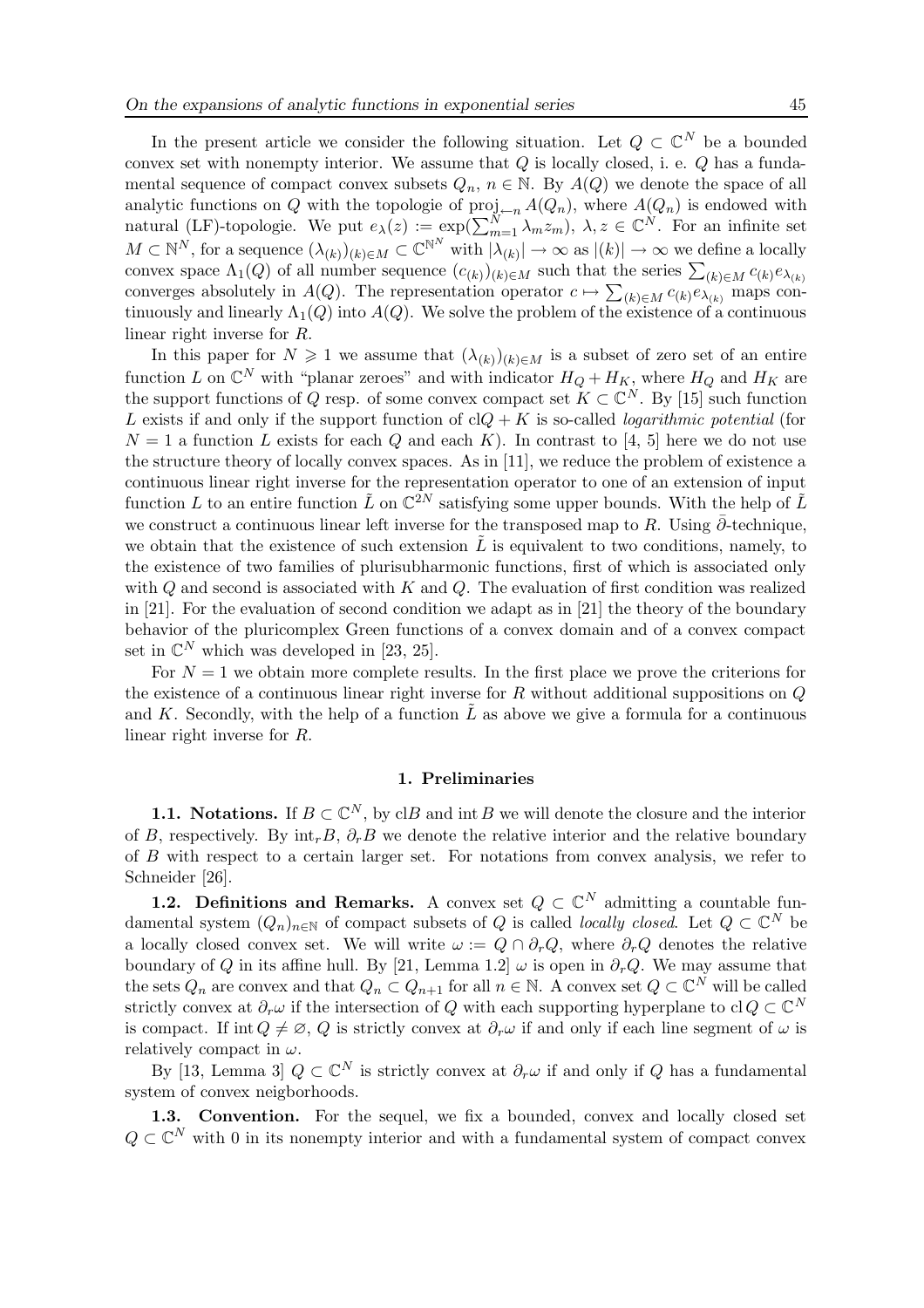subsets  $Q_n \subset Q_{n+1}, n \in \mathbb{N}$ . By  $(\omega_n)_{n \in \mathbb{N}}$  we shall denote some fundamental system of compact subsets of  $\omega = Q \cap \partial_r Q$ .

K will always denote a compact convex set in  $\mathbb{C}^N$ .

**1.4.** Notations. For each convex set  $D \subset \mathbb{C}^N$  we denote by  $H_D$  the support function of D, i. e.  $H_D(z) := \sup_{w \in D} \text{Re}\langle z, w \rangle, z \in \mathbb{C}^N$ . Here  $\langle z, w \rangle := \sum_{j=1}^N z_j w_j$ . We put  $H_n := H_{Q_n}$ ,  $n \in \mathbb{N}$ .

Let  $e_{\lambda}(z) := \exp\langle \lambda, z \rangle$ ,  $\lambda, z \in \mathbb{C}^{N}$ . For a locally convex space E by  $E'_{b}$  we denote the strong dual space of E.

**1.5. Function spaces.** We set  $|z| := \langle z, \bar{z} \rangle^{1/2}, z \in \mathbb{C}^N$ ;  $U(t, R) := \{z \in \mathbb{C}^N : |t - z| < R\},\$  $t \in \mathbb{C}^N$ ,  $R > 0$ ;  $U := U(0, 1)$ . For all  $n, m \in \mathbb{N}$  let  $E_{n,m} := A^{\infty} (Q_n + \frac{1}{m})$  $\frac{1}{m}U$  denote the Banach space of all bounded holomorphic functions on  $Q_n + \frac{1}{m}$  $\frac{1}{m}U$ , equipped with the sup-norm. We consider the spaces  $A(Q_n) = \bigcup_{m \in \mathbb{N}} E_{n,m}$  of all functions holomorphic in some neighborhood of  $Q_n$ ,  $n \in \mathbb{N}$ , and endow them with there natural inductive limit topology. By  $A(Q)$ we denote the vector space of all functions which are holomorphic on some neighborhood of Q. We have  $A(Q) = \bigcap_{n \in \mathbb{N}} A(Q_n)$ , and we endow this vector space with the topology of  $A(Q) := \text{proj}_{\leftarrow n} A(Q_n)$ . This topology does not depend on the choice of the fundamental system of compact sets  $(Q_n)_{n\in\mathbb{N}}$ . If Q is open,  $A(Q)$  is a Fréchet space of all holomorphic functions on Q.

For all  $n, m \in \mathbb{N}$  let

$$
A_{n,m} := \left\{ f \in A(\mathbb{C}^N) : ||f||_{n,m} := \sup_{z \in \mathbb{C}^N} |f(z)| \exp\left(-H_n(z) - |z|/m\right) < \infty \right\}
$$

and

$$
A_Q := \operatorname{ind}_{n \to \infty} \operatorname{proj}_{m} A_{n,m}.
$$

**1.6.** Duality. The  $(LF)$ -space  $A(Q) := \text{ind}_{n \to \infty} A(Q_n)'_b$  and  $A_Q$  are isomorphic by the Laplace transformation

$$
\mathscr{F}: A(Q)' \to A_Q, \quad \mathscr{F}(\varphi)(z) := \varphi(e_z), \quad z \in \mathbb{C}^N.
$$

In addition  $(LF)$ -topology of  $A(Q)'$  equals the strong topology.

The assertion has been proved in [21, Lemma 1.10] (see Remark after 1.10, too)

If we identify the dual space of  $A(Q)$  with  $A_Q$  by means of the bilinear form  $\langle \cdot, \cdot \rangle$ , then  $\langle e_{\lambda}, f \rangle = f(\lambda)$  for all  $\lambda \in \mathbb{C}^{N}$  and all  $f \in A_Q$ .

**1.7.** Sequence spaces. Representation operator. Let  $M \subset \mathbb{N}^N$  be an infinite set and  $(\lambda_{(k)})_{(k)\in M}\subset\mathbb{C}^N$  be a sequence with  $|\lambda_{(k)}|\to\infty$  as  $|(k)|\to\infty$ . For all  $n,m\in\mathbb{N}$  we introduce the Banach spaces

$$
\Lambda_{n,m}(Q) := \left\{ c = (c_{(k)})_{(k) \in M} \subset \mathbb{C} : \sum_{(k) \in M} |c_{(k)}| \exp \left( H_n(\lambda_{(k)}) + |\lambda_{(k)}|/m \right) < \infty \right\},\
$$
\n
$$
K_{n,m}(Q) := \left\{ c = (c_{(k)})_{(k) \in M} \subset \mathbb{C} : \sup_{(k) \in M} |c_{(k)}| \exp \left( -H_n(\lambda_{(k)}) - |\lambda_{(k)}|/m \right) < \infty \right\}
$$

and put

$$
\Lambda_1(Q_n) := \text{ind}_{m \to \infty} \Lambda_{n,m}(Q), \quad \Lambda_1(Q) := \text{proj}_{m \to \infty} \Lambda_1(Q_n), \quad K_\infty(Q) := \text{ind}_{m \to \infty} \text{proj}_{m \to \infty} K_{n,m}(Q).
$$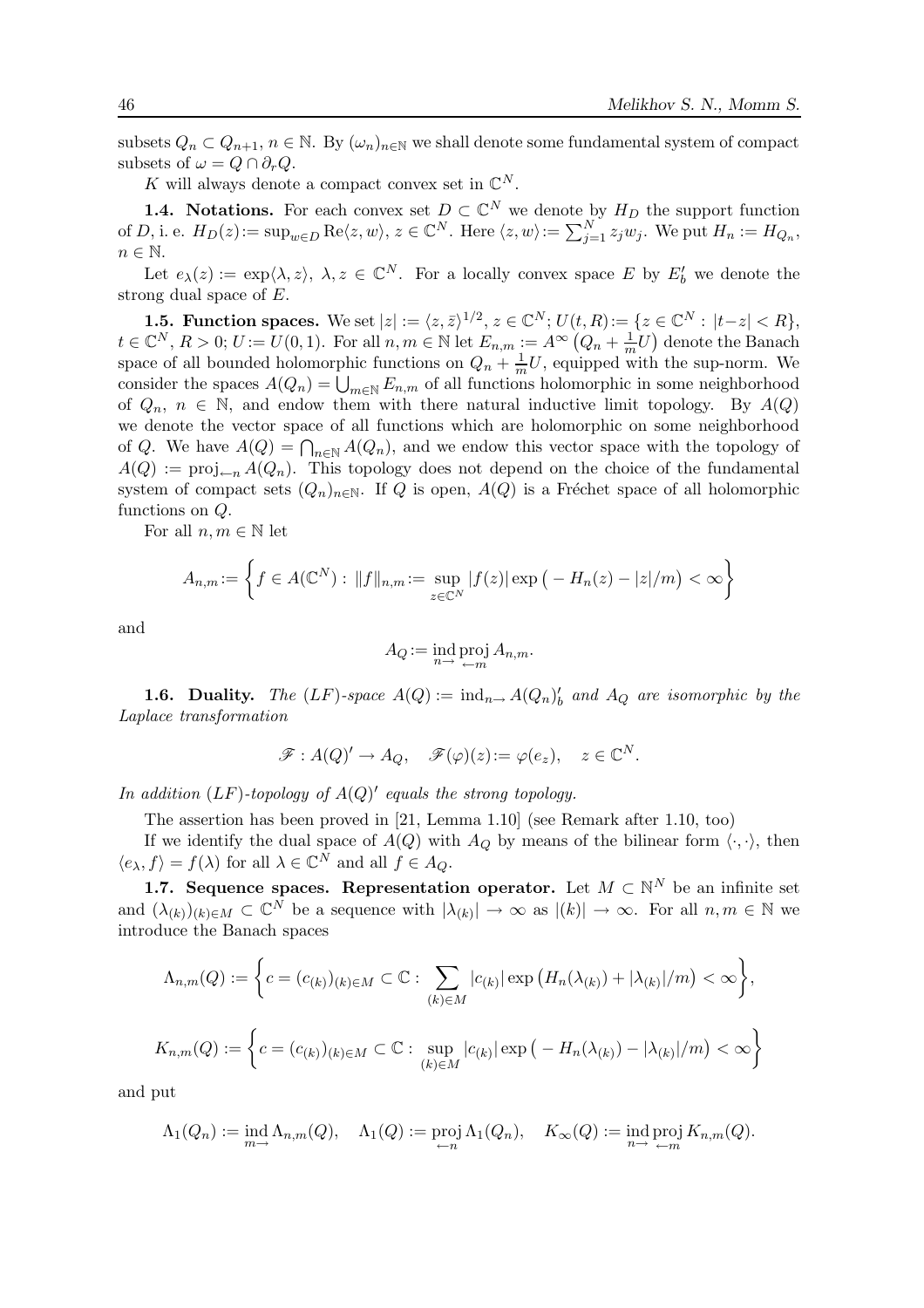We note that the series  $\sum_{(k) \in M} c_{(k)} e_{\lambda_{(k)}}$  converges absolutely in  $A(Q)$  if and only if  $c \in \Lambda_1(Q)$ (see [2, Ch. I,  $\S\S 1, 9$ ]).

The operator  $R(c) := \sum_{(k) \in M} c_{(k)} e_{\lambda_{(k)}}$  maps continuously and linearly  $\Lambda_1(Q)$  in  $A(Q)$ . We call R the representation operator. By Korobeinik [2], if  $R : \Lambda_1(Q) \to A(Q)$  is surjectiv,  $(e_{\lambda_{(k)}})_{(k)\in M}$  is called an absolutely representing system in  $A(Q)$ .

Let  $e_{(k)} := (\delta_{(k),(m)})_{(m) \in M}, (k) \in M$ , where  $\delta_{(k),(m)}$  is the Kronecker delta.

**1.8. Duality.** (i) The transformation  $\varphi \mapsto (\varphi(e_{(k)}))_{(k)\in M}$  is an isomorphism of  $(LF)$ space  $\Lambda_1(Q)' := \text{ind}_{n \to \Lambda_1(Q_n)'_b}$  onto  $K_\infty(Q)$ . The duality between  $\Lambda_1(Q)$  and  $K_\infty(Q)$  is defined by the bilinear form  $\langle c, d \rangle := \sum_{(k) \in M} c_{(k)} d_{(k)}$ .

(ii) A transposed map  $R': A_Q \to K_{\infty}(Q)$  to  $R: \Lambda_1(Q) \to A(Q)$  is the restriction operator  $f \mapsto (f(\lambda_{(k)}))_{(k)\in M}$ .

(iii) R has a continuous linear right inverse if and only if  $R'$  has a continuous linear left inverse.

 $\leq$  The assertions (i) and (ii) were in [13, Lemma 6] proved.

(iii): This can be proved in the same way as  $(i) \Rightarrow (ii)$  in [21, Lemma 1.12]. (We note that we can not assume in advance the surjectivity of  $R$ .)  $\triangleright$ 

**1.9. Notations.** Let  $S := \{z \in \mathbb{C}^N : |z| = 1\}$ . For a convex set  $D \subset \mathbb{C}^N$ ,  $\gamma \subset D$  and  $A \subset S$  we define

$$
S_{\gamma}(D) := \{ a \in S : \operatorname{Re}\langle w, a \rangle = H_D(a) \text{ for some } w \in \gamma \}
$$

and

$$
F_A(D) := \{ w \in D : \operatorname{Re}\langle w, a \rangle = H_D(a) \text{ for some } a \in A \}.
$$

We will write  $S_{\gamma} := S_{\gamma}(Q)$ ,  $\hat{A} := S_{F_A(K)}(K)$ ,  $S_0 := S \backslash S_{\omega}$ .

DEFINITION 1.10. (a) Given an open subset  $B \subset S$  and a compact convex set  $K \subset \mathbb{C}^N$ . K is called *smooth* in the directions of the boundary of B if for each compact set  $\kappa \subset B$  the compact set  $\hat{\kappa} := S_{F_{\kappa}(K)}(K)$  is still contained in B.

Note that the condition is fulfilled if  $\partial K$  is of class  $C^1$ .

(b) A convex compact set  $K \subset \mathbb{C}^N$  is called *not degenerate* in the directions of  $B \subset S$ , if K is not contained all in the supporting hyperplane  $\{z \in \mathbb{C}^N \; \text{Re}\langle z, a \rangle = H_K(a)\}$  of K for each  $a \in B$ .

Note that the condition is fulfilled if int  $K \neq \emptyset$ .

REMARK 1.11. (a) Under the hypotheses of the Definition 1.10 (a) the following holds: Let  $S_1 \subset S$  be an open neighborhood of  $S \backslash B$  (with respect to S). For  $\kappa := S \backslash S_1$ , the set  $\hat{\kappa}$  is a compact subset of B. Hence if  $S_2 \subset S \backslash \hat{\kappa}$  is compact, we have  $\hat{S}_2 \cap \kappa = \varnothing$  and thus  $\hat{S}_2 \subset S_1$ . (Otherwise it would follow that  $\hat{\kappa} \cap S_2 \neq \emptyset$ .)

(b) Let  $K$  have 0 as an interior point.  $K$  is smooth in the directions of the boundary of  $B$ if and only if the convex set  $int K^0 \cup \omega'$  is strictly convex at  $\partial_r \omega'$ , where  $\omega' := \partial K^0 \cap \Gamma(B)$ ,  $K^0 := \{ z \in \mathbb{C}^N \mid H_K(z) \leq 1 \}$  and  $\Gamma(B) := \{ tb \mid t > 0 \}.$ 

## 2. Conditions of existence of a continuous linear right inverse for the representation operator

2.1. Notations, Definitions and Remarks. (a) Let  $f$  be an entire functions of exponential type on  $\mathbb{C}^N$ . By  $h_f^*$  we denote the (radial) indicator of f, i. e.

$$
h_f^*(z) := \limsup_{z' \to z} (\limsup_{r \to +\infty} \log |f(rz')|/r)
$$
 for all  $z \in \mathbb{C}^N$ .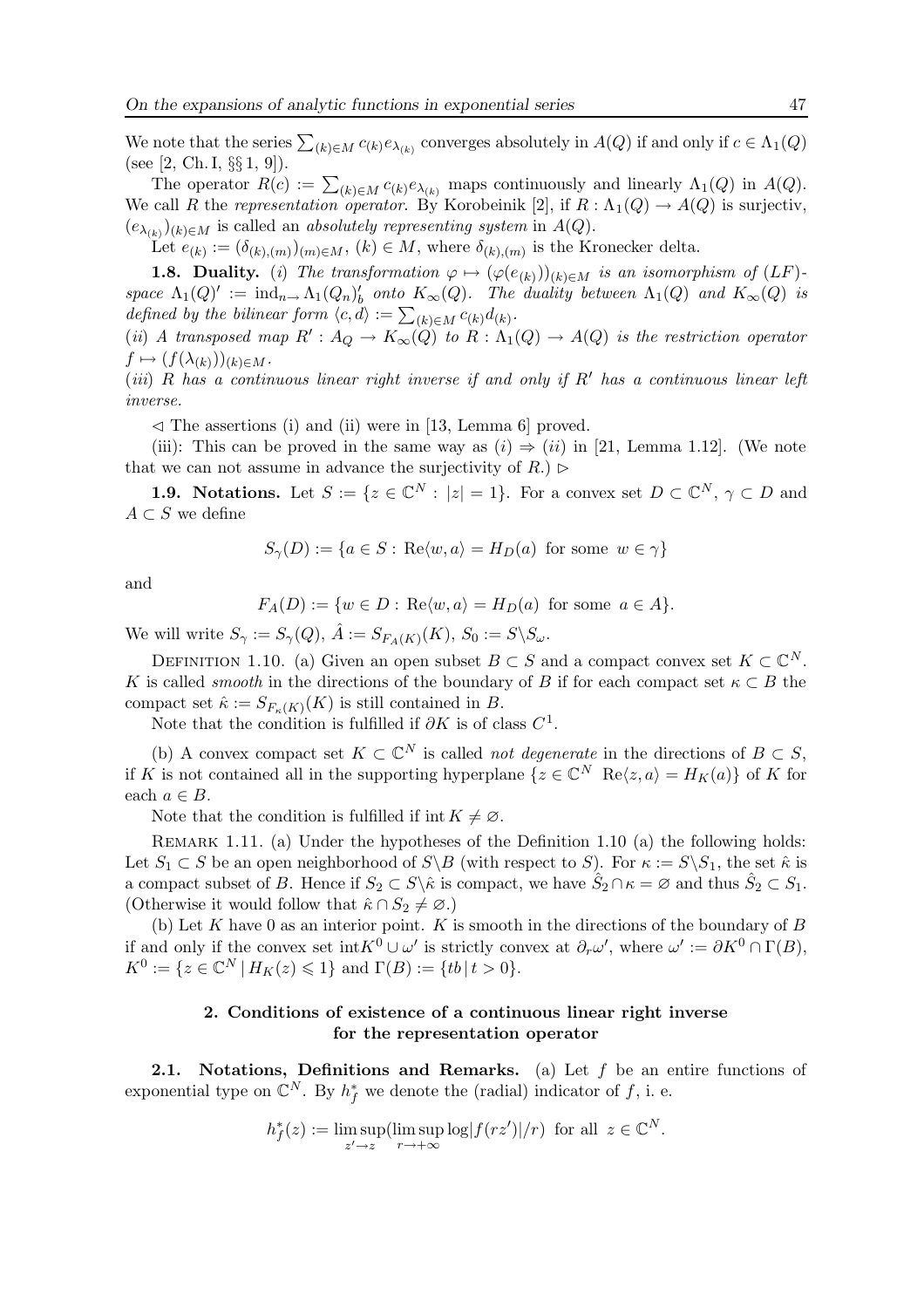(b) An entire function f of exponential type on  $\mathbb C$  is called function of completelly regular growth (by Levin–Pflüger), if there is a set of circles  $U(\mu_i, r_i)$ ,  $j \in \mathbb{N}$ , with  $|\mu_i| \to \infty$  as  $j \rightarrow \infty$ , such that  $\lim_{R\rightarrow\infty}\frac{1}{R}$  $\frac{1}{R} \sum_{|\mu_j| < R} r_j = 0$  and outside of  $\cup_{j \in \mathbb{N}} U(\mu_j, r_j)$  the following asymptotic equality holds:

$$
\log|f(z)| = h_f^*(z) + \overline{o}(|z|) \text{ as } |z| \to \infty.
$$

By Krasichkov–Ternovskii [6], in Definition (b) we can choose the exclusive circles  $U(\mu_j, r_j)$ so that they are mutually disjoint.

(c) By Gruman [18] an entire function f of exponential type on  $\mathbb{C}^N$  is called function of completelly regular growth, if for almost all  $a \in S$  the function  $f(az)$  of one complex variable has completelly regular growth on C.

(d) There are other definitions of the functions of completelly regular growth of Azarin [1] and of Lelon, Gruman [8, Ch. IV, 4.1]. By Papush [14], if f is an entire function on  $\mathbb{C}^N$  with "planar" zeroes, i. e. the zero set  $\{z \in \mathbb{C}^N : f(z) = 0\}$  of f is the union of the hyperplanes  $\{z \in \mathbb{C}^N : \langle z, a_k \rangle = c_k\}, a_k \in S, c_k \in \mathbb{C}, k \in \mathbb{N}, \text{ all these definitions (for } f \text{) are equivalent.}$ From this and from [7, 22] it follows that an entire function f on  $\mathbb{C}^N$  with "planar" zeroes has completely regular growth on  $\mathbb{C}^N$  if and only if f is slowly decreasing on  $\mathbb{C}^N$ .

We recall the some definitions and results from Sekerin [15].

**2.2.** A special entire function. A structure of the exponents  $\lambda_{(k)}$ . (a) Below we shall exploit an entire function L on  $\mathbb{C}^N$  of order 1, which satisfies the following conditions: (i) The zero set  $V(L)$  of L is a sequence of pairwise distinct hyperplanes  $P_k := \{z \in \mathbb{C}^N :$  $\langle a_k, z \rangle = c_k$ ,  $k \in \mathbb{N}$ , where  $|a_k| = 1$  and  $c_k \neq 0$ . If for  $k_1 < k_2 < \ldots < k_N$  the intersection  $P_{k_1} \cap P_{k_2} \cap \ldots \cap P_{k_N}$  is not empty, then it consits of a single point  $\lambda_{(k)}$ , where  $(k)$  denotes multiindex  $(k_1, k_2, \ldots, k_N)$ . Further M is the set of the such multiindexes  $(k)$ . Moreover,  $L_{(k)}(\lambda_{(k)}) \neq 0$ , where  $L_{(k)}(z) := L(z)/l_{(k)}(z)$  and  $l_{(k)}(z) := \prod_{j=1}^{N} (\langle a_{k_j}, z \rangle - c_{k_j}), (k) \in M$ . (ii) L is a function of completely regular growth with indicator  $H_Q + H_K$ .

(iii)  $|L_{(k)}(\lambda_{(k)})| = \exp(H_Q(\lambda_{(k)}) + H_K(\lambda_{(k)}) + \bar{o}(|\lambda_k|))$  as  $|(k)| \to \infty$ .

We write  $l_k(z) := \langle a_k, z \rangle - c_k, z \in \mathbb{C}^N, k \in \mathbb{N}.$ 

(b) (i) By [15, Theorem 1], for each  $f \in A_{int Q+K}$  the Lagrange interpolation formula holds:

$$
f(\lambda) = \sum_{(k)\in M} \frac{L_{(k)}(\lambda)}{L_{(k)}(\lambda_{(k)})} f(\lambda_{(k)}), \quad \lambda \in \mathbb{C}^N,
$$
 (1)

where the series converges uniformly on compact sets of  $\mathbb{C}^N$ . From (1) it follows that  $(\lambda_{(k)})_{(k)\in M}$  is the uniqueness set for  $A_{\text{int }Q+K}$ , i. e. from  $f\in A(\mathbb{C}^N)$ ,  $h_f^*(z) < H_Q(z) + H_K(z)$ for all  $z \in \mathbb{C}^N \backslash \{0\}$  it follows that  $f \equiv 0$ .

(ii) There is a function  $\alpha(z) = \overline{\partial}(|z|)$  as  $|z| \to \infty$  such that  $|L_{(k)}(z)| \leq \exp(H_Q(z) +$  $H_K(z) + \alpha(z)$ ) for all  $z \in \mathbb{C}^N$  and all  $(k) \in M$ .

(c) A plurisubharmonic function u on  $\mathbb{C}^N$  will be called a logarithmic potential if there exists a Borel measure  $\mu \geq 0$  on  $[0,\infty) \times S^N$  such that for every  $R \in (0,\infty)$  there is a pluriharmonic function  $u_R$  on  $U(0, R)$  with

$$
u(z) = \int\limits_{[0,R] \times S^N} \log|t - \langle z, w \rangle| d\mu(t) + u_R(z) \text{ for all } z \in U(0,R).
$$

By [15] for a bounded convex domain D with  $0 \in D$  the support function  $H_D$  is a logarithmic potential for example if  $D$  is a polydomain, a ball, an ellipsoid, a polyhedra with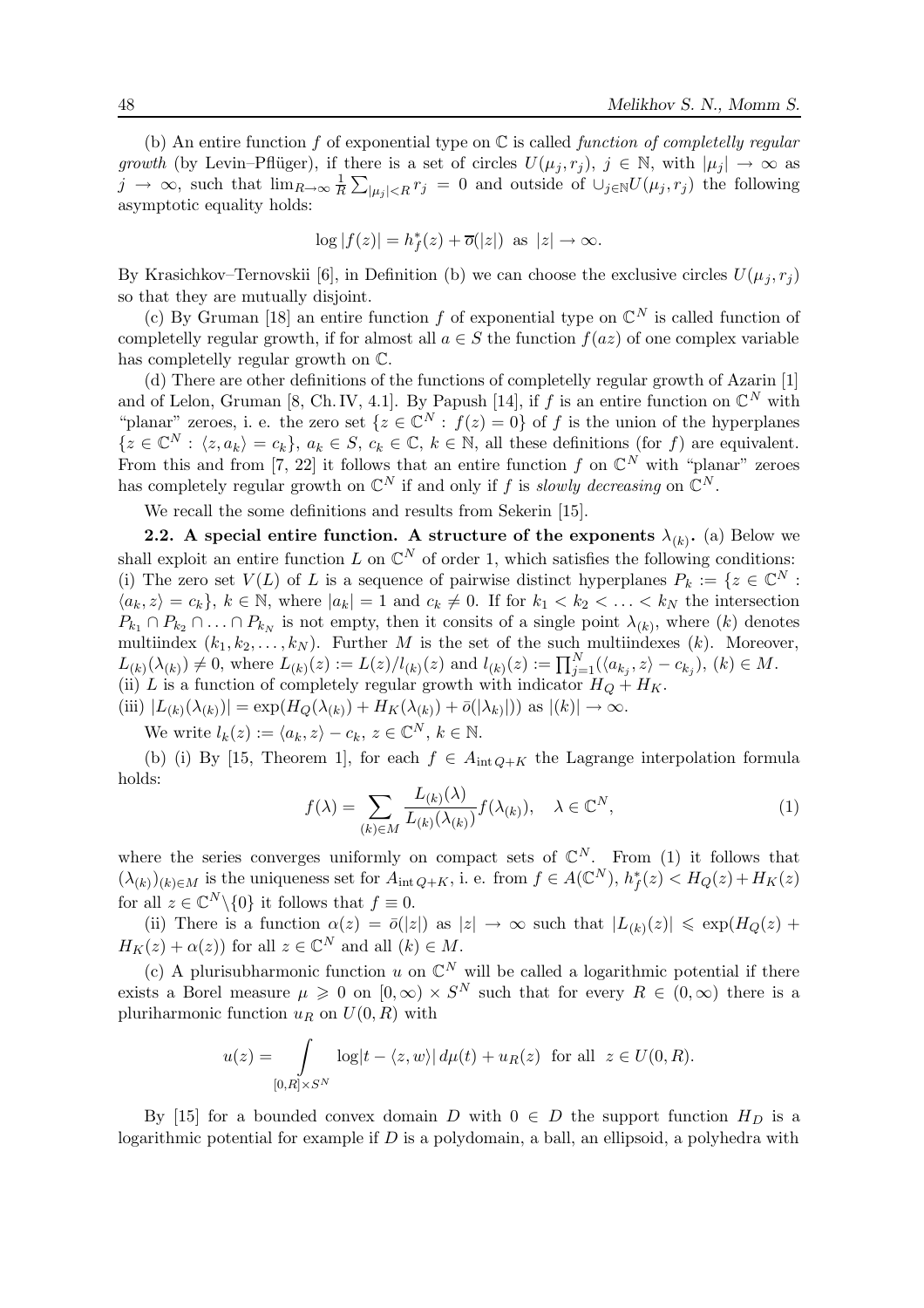symmetric faces, and in the case of  $\mathbb{C}^2$ , if  $D = D_1 + iD_2$ , where  $D_1$  and  $D_2$  are any centrally symmetric convex domains in  $\mathbb{R}^2$ ; if D is symmetric with respect to 0 and cl D is a Steiner compact set (see Matheron [19, § 4.5]).

For each bounded convex domain  $D \subset \mathbb{C}$  with  $0 \in \text{int } D$  the function  $H_D$  is a logarithmic potential.

(d) By [15, Theorem 5], there exists a function L satisfying the conditions (i)–(iii) in 2.2 (a) if and only if  $H_Q + H_K$  is a logarithmic potential.  $H_Q + H_K$  is a logarithmic potential if  $H_Q$  and  $H_K$  are the logarithmic potentials.

(e) Let  $H_{Q+K} = H_Q + H_K$  be a logarithmic potential. By [15] the representation operator  $R: \Lambda_1(\text{int}Q + K) \to A(\text{int}Q + K)$  is surjective. By [13, Theorem 14]  $R: \Lambda_1(Q) \to A(Q)$ is surjective, if Q is strictly convex at  $\partial_r \omega$ , K is smooth in the directions of  $\partial_r S_\omega$  and not degenerate in the directions of  $S_{\omega}$ .

**Theorem 2.3.** Let Q be strictly convex at  $\partial_r \omega$  and L be an entire function on  $\mathbb{C}^N$ satisfying the conditions 2.2 (a). Then  $(II) \Leftrightarrow (III) \Rightarrow (I)$ :

(I) The representation operator  $R : \Lambda_1(A) \to A(Q)$  has a continuous linear right inverse. (II) There is a positively homogeneous of order 1 plurisubharmonic function P on  $\mathbb{C}^{2N}$ such that  $P(z, z) \ge H_Q(z) + H_K(z)$  and  $(\forall n) (\exists n') (\forall s) (\exists s')$  with

$$
P(z,\mu) \le H_{n'}(z) + |z|/s + H_K(\mu) + H_Q(\mu) - H_n(\mu) - |\mu|/s' \quad (\forall z, \mu \in \mathbb{C}^N).
$$

(III) There are the plurisubharmonic functions  $u_t, v_t, t \in S$ , on  $\mathbb{C}^N$  such that  $u_t(t) \geq 0$ ,  $v_t(t) \geq 0$  and  $(\forall n) (\exists n') (\forall s) (\exists s')$  with

(a)  $u_t(z) \leq H_{n'}(z) - H_n(t) + |z|/s - 1/s'$  and (b)  $v_t(\mu) \le H_K(\mu) + H_Q(\mu) - H_n(\mu) - H_K(t) - H_Q(t) + H_{n'}(t) - |\mu|/s' + 1/s$  for all  $z, \mu \in \mathbb{C}^N$ and all  $t \in S$ .

 $\langle$  (II)  $\Rightarrow$  (III). We may choose

$$
u_t(z) := P(z, t) - H_Q(t) - H_K(t), \quad v_t(\mu) := P(t, \mu) - H_Q(t) - H_K(t)
$$

for all  $z, \mu \in \mathbb{C}^N$  and  $t \in S$ .

 $(III) \Rightarrow (II)$ . We put

$$
P_0(z,\mu) := \left(\sup_{t \in S} (u_t(z) + v_t(\mu) + H_Q(z) + H_K(\mu))\right)^*, \quad z, \mu \in \mathbb{C}^N,
$$

where  $f^*$  denotes the regularization of a function f.  $P_0$  is the plurisubharmonic function on  $\mathbb{C}^{2N}$  with

$$
P(z, z) \geqslant H_Q(z) + H_K(z) \quad (\forall z \in S).
$$

By (III) we have:  $(\forall m) (\exists n') (\forall s) (\exists r)$  with

$$
u_t(z) \leq H_{n'}(z) - H_m(t) + |z|/s - 1/r
$$
 for all  $z \in \mathbb{C}^N$  and all  $t \in S$ 

and  $(\forall n) (\exists m) (\forall r) (\exists s')$  with

$$
v_t(\mu) + H_Q(t) + H_K(t) \le H_K(\mu) + H_Q(\mu) - H_n(\mu) + H_m(t) - |\mu|/s + 1/r
$$

for all  $\mu \in \mathbb{C}^N$  and all  $t \in S$ . By adding the last inequalities, we obtain that  $(\forall n) (\exists n') (\forall s)$  $(\exists s')$  with

$$
u_t(z) + v_t(\mu) + H_Q(t) + H_K(t) \le H_{n'}(z) + H_K(\mu) + H_Q(\mu) - H_n(\mu) + |z|/s - |\mu|/s'
$$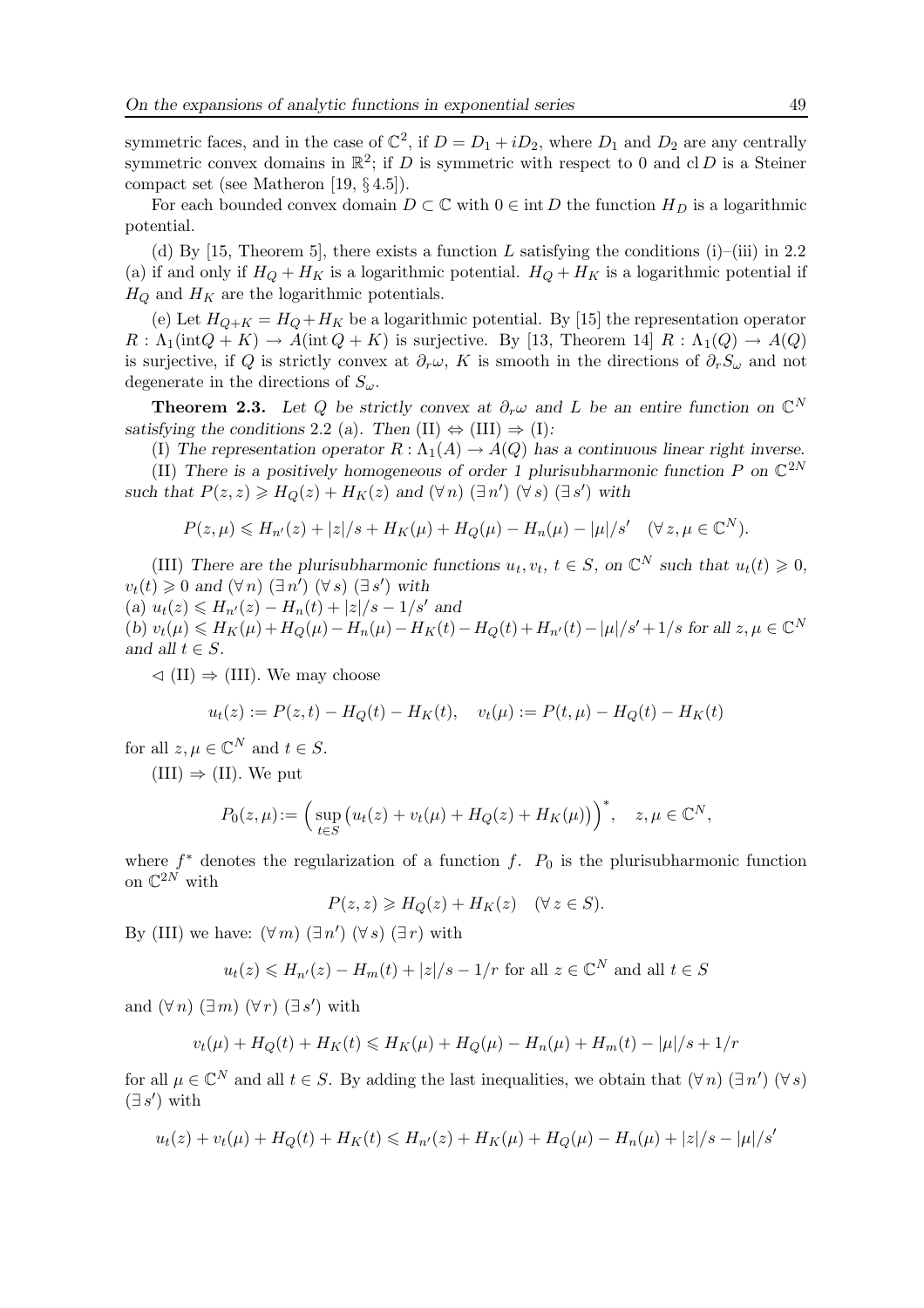for all  $z, \mu \in \mathbb{C}^N$  and  $t \in S$ . From this it follows that  $P_0$  satisfies the upper bounds in (II). As P we may choose  $P(z, \mu) := (\limsup_{t \to +\infty} P(tz, t\mu)/t)^*$ ,  $z, \mu \in \mathbb{C}^N$ .

 $(III) \Rightarrow (I)$ . By (the proof of) [16, Theorem 4.4.3] (see [8, Theorem 7.1], too) there is a  $\tilde{L} \in A(\mathbb{C}^{2N})$  with  $\tilde{L}(z, z) = L(z)$  and  $(\forall n) (\exists n') (\forall s) (\exists s') (\exists C) : (\forall z, \mu \in \mathbb{C}^{N})$ 

$$
|\tilde{L}(z,\mu)| \leq C \exp\left(H_{n'}(z) + |z|/s + H_K(\mu) + H_Q(\mu) - H_n(\mu) - |\mu|/s'\right). \tag{2}
$$

We define

$$
\kappa_1(c)(z) := \sum_{(k)\in M} \frac{L_{(k)}(z)\tilde{L}(z,\lambda_{(k)})}{L_{(k)}(\lambda_{(k)})} c_{(k)}, \quad c \in K_\infty(Q), \ z \in \mathbb{C}^N. \tag{3}
$$

From (2) it follows that the series in (3) converges absolutely in  $A_{2Q+K}$ . (By [21, Remark 1.5]  $2Q + K$  is locally closed and  $(2Q_n + K)_{n \in \mathbb{N}}$  is a fundamental system of compact subsets of  $2Q + K$ .) Hence  $\kappa_1$  maps  $K_\infty(Q)$  in  $A_{2Q+K}$  continuously (and linearly). Since, by (2), for all  $f \in A_Q$  and  $z \in \mathbb{C}^N$  the function  $\tilde{L}(z, \cdot)f$  belongs to  $A_{intQ+K}$ , by 2.2(b) for all  $z \in \mathbb{C}^N$ 

$$
\kappa_1(R'(f))(z) = \sum_{(k) \in M} \frac{L_{(k)}(z)\tilde{L}(z,\lambda_{(k)})}{L_{(k)}(\lambda_{(k)})} f(\lambda_{(k)}) = \tilde{L}(z, z) f(z) = L(z) f(z).
$$

From here it follows that  $\kappa_1 \circ R'$  is the operator of multiplication by L. By [21, Proposition 2.7] there is a continuous linear left inverse  $\kappa_2$ :  $A_{2Q+K} \to A_Q$  for  $\kappa_1 \circ R'$ . The operator  $\kappa := \kappa_1 \circ \kappa_2$ is a continuous linear left inverse for  $R'$ .

Now we shall evaluate the abstract condition (III) (b) of Theorem 2.3. The condition (III) (a) was evalueted in [21, Proposition 3.6].  $\triangleright$ 

We recall some definitions from [23] and [25].

DEFINITION 2.4. If  $D \subset \mathbb{C}^N$  is bounded, convex and  $c > 0$ , let  $v_{H_D,c}^0$  be the largest plurisubharmonic function on  $\mathbb{C}^N$  bounded by  $H_D$  and with  $v^0_{H_D,c}(z) \leqslant c \log |z| + O(1)$  as  $|z| \to 0$ . A function  $C_{H_D}^0$ :  $S \to [0, \infty]$  is defined by

$$
\{z \in \mathbb{C}^N : v_{H_D,c}^0(z) = H_D(z)\} = \{\lambda a : a \in S, 1/C_{H_D}^0(a) \leq \lambda < \infty\}.
$$

If  $0 \in \text{int } D$  and if  $C > 0$ , let  $v_{H_D,C}^{\infty}$  be the largest plurisubharmonic function on  $\mathbb{C}^N$ bounded by  $H_D$  and with  $v^{\infty}_{H_D,C}(z) \leqslant C \log |z| + O(1)$  as  $|z| \to \infty$ . A function  $C^{\infty}_{H_0}: S \to [0, \infty]$ is defined by

$$
\left\{z \in \mathbb{C}^N : v_{H_D,C}^{\infty}(z) = H_D(z)\right\} = \left\{\lambda a : a \in S, \ 0 \leq \lambda \leq 1/C_{H_D}^{\infty}(a)\right\}.
$$

Instead  $C_{H_D}^0$  and  $C_{H_D}^{\infty}$  we shall write briefly  $C_D^0$  resp.  $C_D^{\infty}$ .

**Proposition 2.5.** Let Q be strictly convex at the  $\partial_r \omega$  and suppose that  $0 \in \text{int } K$ . For  $N > 1$  assume that K is smooth in the directions of  $\partial_r S_\omega$ . The following are equivalent:

(i) There are plurisubharmonic functions  $v_t$   $(t \in S)$  on  $\mathbb{C}^N$  with  $v_t(t) \geq 0$  such that:  $(\forall n)$  $(\exists n') (\forall s) (\exists s') \text{ with}$ 

$$
v_t \le H_K + H_Q - H_n - |\cdot|/s' - H_K(t) - H_Q(t) + H_{n'}(t) + 1/s \quad (\forall \, t \in S).
$$

(ii)  $1/C_K^0$  is bounded on some neighborhood of  $S_0$  and  $C_K^{\infty}$  is bounded on each compact subset of  $S_{\omega}$ .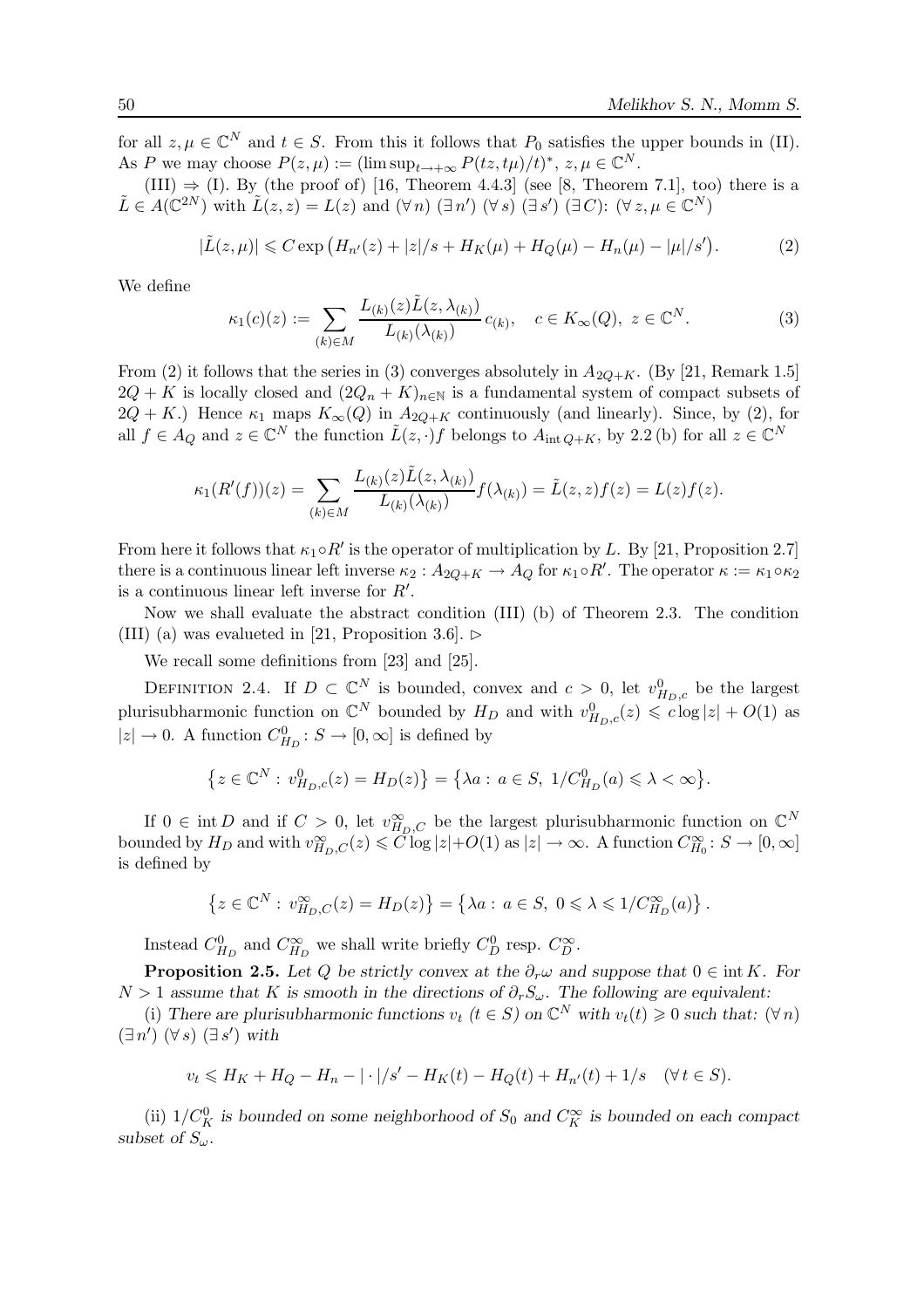$\langle \langle i | \rangle \rangle$  (ii). Choose n' according to (i) for  $n = 1$ . On  $S_o$  we have  $H_{n'} \langle H_Q$ . Thus there are a neigborhood  $\tilde{S}$  of  $S_o$  and some  $\varepsilon > 0$  with  $H_{n'} + \varepsilon \leq H_Q$  on  $\tilde{S}$ . We put

$$
v := \big(\sup_{t \in \tilde{S}} (v_t + H_K(t))\big)^*.
$$

This function is plurisubharmonic on  $\mathbb{C}^N$  with  $v \ge H_K$  on  $\tilde{S}$  and satisfies:  $(\forall n)$   $(\exists n')$   $(\forall s)$  $(\exists s')$  such that

$$
v \leq H_K + |\cdot|/n + \max_{t \in \tilde{S}} \{-H_Q(t) + H_{n'}\} + 1/s.
$$

Since  $H_{n'} \leq H_Q$ , this gives  $v \leq H_K$  on  $\mathbb{C}^N$ . The bounds for  $n = 1$  give  $v(0) \leq -\varepsilon$ .

From [25, 2.14] it follows that  $1/C_K^0$  is bounded on  $\tilde{S}$ .

Let  $\kappa \subset S_\omega$ . We define

$$
v := \big(\sup_{t \in \kappa} (v_t + H_K(t))\big)^*.
$$

This function is plurisubharmonic on  $\mathbb{C}^N$  with  $v \ge H_K$  on  $\kappa$  and satisfies:  $(\forall n)$   $(\exists n')$   $(\forall s)$  $(\exists s')$  such that  $v \le H_K + H_Q - H_n - | \cdot |/s' + 1/s \le H_K + H_Q - H_n + 1/s$ . This shows that  $v \leqslant H_K$ .

Now choose *n* with  $\kappa \subset S_{\omega_n}$ , i. e. with  $H_Q = H_n$  on  $\hat{\kappa}$ . Choose  $n' \geq n$  according to (i). Choose s' for  $s = 1$ . Then there is a neighborhood  $\tilde{\kappa}$  of  $\kappa$  in S such that

$$
H_Q - H_n - |\cdot|/s' \leqslant -|\cdot|/(2s') \text{ on } \Gamma(\tilde{\kappa})
$$

and thus

$$
v \leqslant H_K - |\cdot|/(2s') + 1 \quad \text{on} \quad \Gamma(\tilde{\kappa}).
$$

In order to reach our claim that  $C_K^{\infty}$  is bounded on  $\kappa$ , we need an estimate like the previous one on all  $\mathbb{C}^N$  (not only on the particular cone). For this purpose we are going to modify v. First note that, if  $N = 1$ , it follows from what we have already proved that  $\partial K$  has to be of class  $C^1$  (see [20, 2.10, 2.14]). For  $N > 1$  we use our special hypothesis. For this reason we may assume that we have constructed v for the set  $\hat{\kappa}$  instead of  $\kappa$ .

Define

$$
L(z) := \sup_{w \in F_{\kappa}} \text{Re}\langle w, z \rangle, \quad z \in \mathbb{C}^N.
$$

The positively homogeneous function L satisfies  $L \leq H_K$  on  $\mathbb{C}^N$ , and  $L = H_K$  on  $\kappa$ . If  $L(a) = H_K(a)$ , there is  $w \in F_\kappa$  with  $\text{Re}\langle w, a \rangle = H_K(a)$ , hence  $a \in S_{F_\kappa}$ . Thus  $L < H$  on S outside the compact set  $\hat{\kappa}$ . We replace v by  $\tilde{v} := v/2 + L/2$  and obtain  $\tilde{v} \leq H_K$  on  $\mathbb{C}^N$ ,  $\tilde{v} = H_K$  on  $\kappa$  and  $\tilde{v} < H_K$  outside a neighborhood of the origin. By [23, 2.1] this shows that  $C_K^{\infty}$  is bounded on  $\kappa$ .

(ii)  $\Rightarrow$  (i). By the hypothesis,  $1/C_K^0$  is bounded on some neighborhood  $\tilde{S}_\text{o}$  of  $S_0$ . Hence there is  $c > 0$  such that the plurisubharmonic function  $v_{H_K,c}^0$  equals  $H_K$  on  $\tilde{S}$ . Let  $n \in \mathbb{N}$ . Since  $H_n < H_Q$  on  $S_0$ , there is a compact neighborhood  $S_n$  of  $S_0$  with  $H_n < H_Q$  on  $S_n$ . We may assume  $S_n \subset S_{n-1} \subset \ldots \subset S_1 \subset \tilde{S}$ . Since  $C_K^{\infty}$  is bounded on  $S \backslash S_n$ , there is  $C_n > 0$  with  $v_n^{\infty} := v_{H_K, C_n}^{\infty} = H_K$  on  $S \backslash S_{n+2}$ .

Again for  $N = 1$  it follows from (ii) that  $\partial K$  is of class  $C^1$ . For  $N > 1$  we apply the extra hypothesis to obtain (as in the first part of the proof) a positively homogeneous function  $L_n$  bounded by H on  $\mathbb{C}^N$ , which equals H on  $\kappa = S_{n+1}$ , and such that  $L_n < H$  outside the compact set  $\hat{S}_{n+1} \subset S_n$  (see Remark 1.11(a)). Then the plurisubharmonic function  $v_n^0 := v_{H_K,c}^0/2 + L_n/2$  satisfy  $v_n \leq H_K$  on  $\mathbb{C}^N$ ,  $v_n = H_K$  on  $S_{n+1}, v_n \leq H_K + L_n/2 < H_K$ on  $S\backslash S_n$ .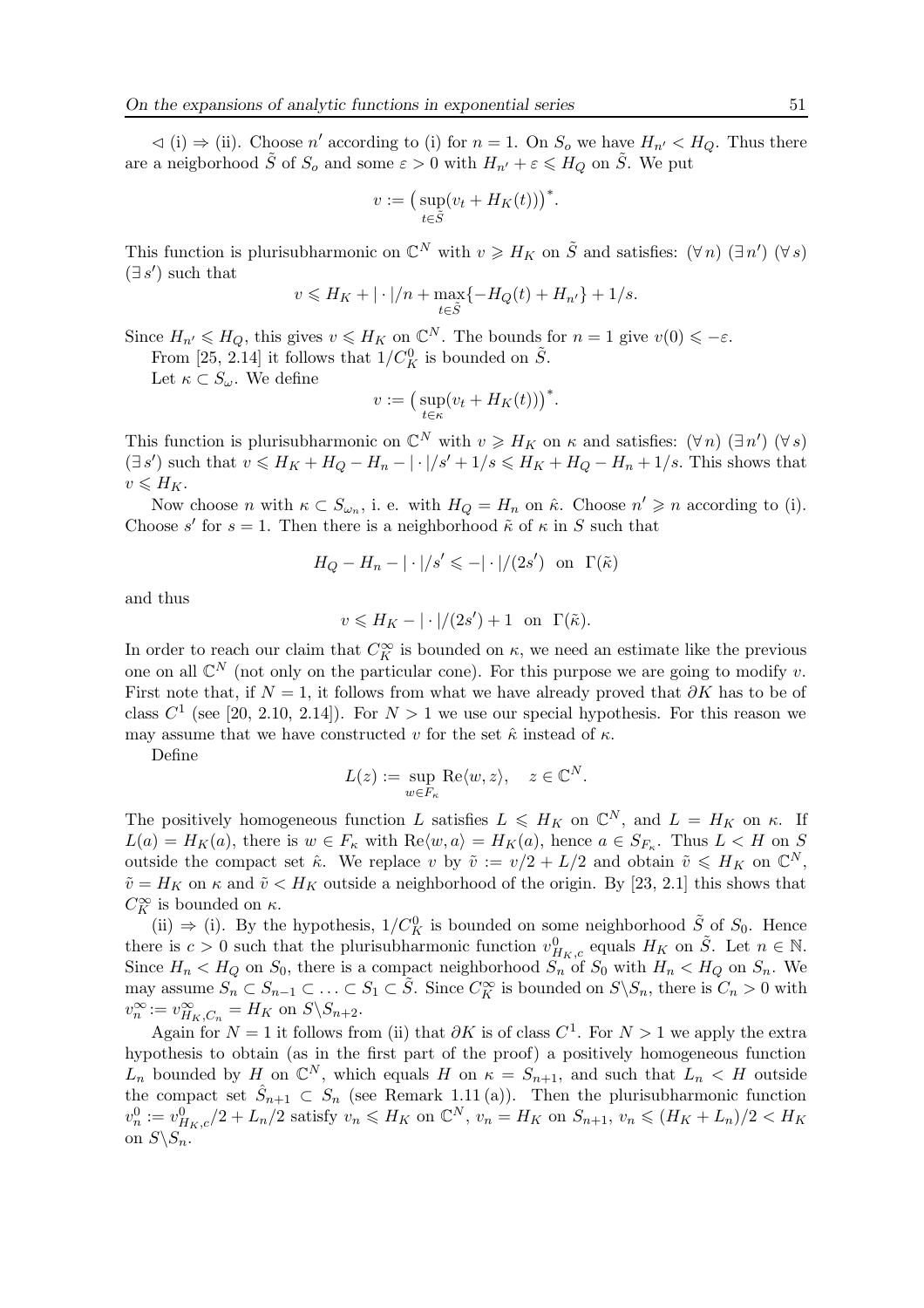Fix  $n \in \mathbb{N}$ . Since  $v_n^0 \leqslant (H_K + L_n)/2 < H_K + H_Q - H_n$  on S, and since  $v_n^0(0) < 0$ , there is  $\tilde{n}$  with

$$
v_n^0 \leqslant H_K + H_Q - H_n - D/2 - 1/\tilde{n} \quad \text{on} \quad \mathbb{C}^N,
$$

where

$$
D := H_K + H_Q - H_n - (H_K + L_n)/2 = (H_K - L_n)/2 + H_Q - H_n.
$$

Choose n' with  $H_Q - H_{n'} \leq 1/\tilde{n}$  on  $S_{n+1}$ . Then for each s there is s' with  $D/2 \geqslant |\cdot|/s'$ on  $\mathbb{C}^N$  such that

$$
v_n^0 \leq H_K + H_Q - H_n - |\cdot|/s' - H_Q(t) + H_{n'}(t) + 1/s \quad (\forall \, t \in S_{n+1}).
$$

For the functions  $v_n^{\infty}$  we get: Choose n' (in addition) so large that  $H_Q = H_{n'}$  on  $S \backslash S_{n+2}$ . For each s we choose s' (in addition) so large that  $v_n^{\infty} \leq H_K - | \cdot |/s' + 1/s$  (see Definition 2.4). This gives

$$
v_n^{\infty} \leq H_K + H_Q - H_n - |\cdot|/s' - H_Q(t) + H_{n'}(t) + 1/s \quad (\forall t \in S \setminus S_{n+2}).
$$

Note that  $v_1^0 \geqslant \ldots \geqslant v_n^0 \geqslant v_{n+1}^0$  and that  $v_1^{\infty} \leqslant \ldots \leqslant v_n^{\infty} \leqslant v_{n+1}^{\infty}$ . That is why for each  $l \in \mathbb{N}$  the following holds:  $(\forall n)$   $(\exists n')$   $(\forall s)$   $(\exists s')$  with

$$
v_l^0 \leq H_K + H_Q - H_n - |\cdot|/s' - H_Q(t) + H_{n'}(t) + 1/s \quad (\forall \, t \in S_{n+1}),
$$

and  $(\forall n) (\exists n') (\forall s) (\exists s')$  with

$$
v_l^{\infty} \le H_K + H_Q - H_n - |\cdot|/s' - H_Q(t) + H_{n'}(t) + 1/s \quad (\forall \, t \in S \setminus S_{n+2})
$$

By the construction,  $\lim_{l\to\infty}v_l^0 =: v_\infty^0$  exists and defines a plurisubharmonic function with  $v_{\infty}^0 = H_K$  on  $S_0$ .

For  $t \in S \backslash S_2$  define  $\tilde{v}_t := v_1^{\infty}$ . For  $t \in S_{l+1} \backslash S_{l+2}$  we put  $\tilde{v}_t := v_l^0/2 + v_l^{\infty}/2$ . For  $t \in S_0$  we define  $\tilde{v}_t := v_{\infty}^0$ . Obviously  $\tilde{v}_t(t) = H_K(t)$  for all  $t \in S$ .

Let  $t \in S_{l+1} \backslash S_{l+2}$ . For  $n \leq l$  and  $n'$ , s and s' as above we get

$$
\tilde{v}_t \leq (H_K + H_Q - H_n - |\cdot|/s' - H_Q(t) + H_{n'}(t) + 1/s)/2 + H_K/2.
$$

By the strict convexity of Q at  $\partial_r \omega$  (see [21], the proof of Proposition 3.6), there is n'' such that  $(H_Q + H_{n'})/2 \leq H_{n''}$  and thus  $(H_Q - H_{n'})/2 \geq H_Q - H_{n''}$ . This gives

$$
\tilde{v}_t \leq H_K + H_Q - H_n - |\cdot|/(2s') - H_Q(t) + H_{n''}(t) + 1/(2s).
$$

For  $n \geq l$  and  $n'$ , s and s' as above we get

$$
\tilde{v}_t \leq H_K/2 + \left(H_K + H_Q - H_n - |\cdot|/s' - H_Q(t) + H_{n'}(t) + 1/s\right)/2.
$$

As above we get the desired estimate.

For  $t \in S_0 = \bigcap_{l \in \mathbb{N}} S_l$ , we see as in the first part of the previous arguing that  $\tilde{v}_t = v_\infty^0$ satisfies these estimates for all  $n \leq l = \infty$ ).

For  $t \in S \backslash S_2$ , as in the second part of the arguing just done, we see that these estimates hold for all  $n \ (\geqslant l = 1).$ 

Finally we put  $v_t := \tilde{v}_t - H_K(t)$ ,  $t \in S$  and are done.  $\triangleright$ 

REMARK 2.6. Let Q be strictly convex at the  $\partial_r \omega$ . By [21, Proposition 3.6] the following are equivalent: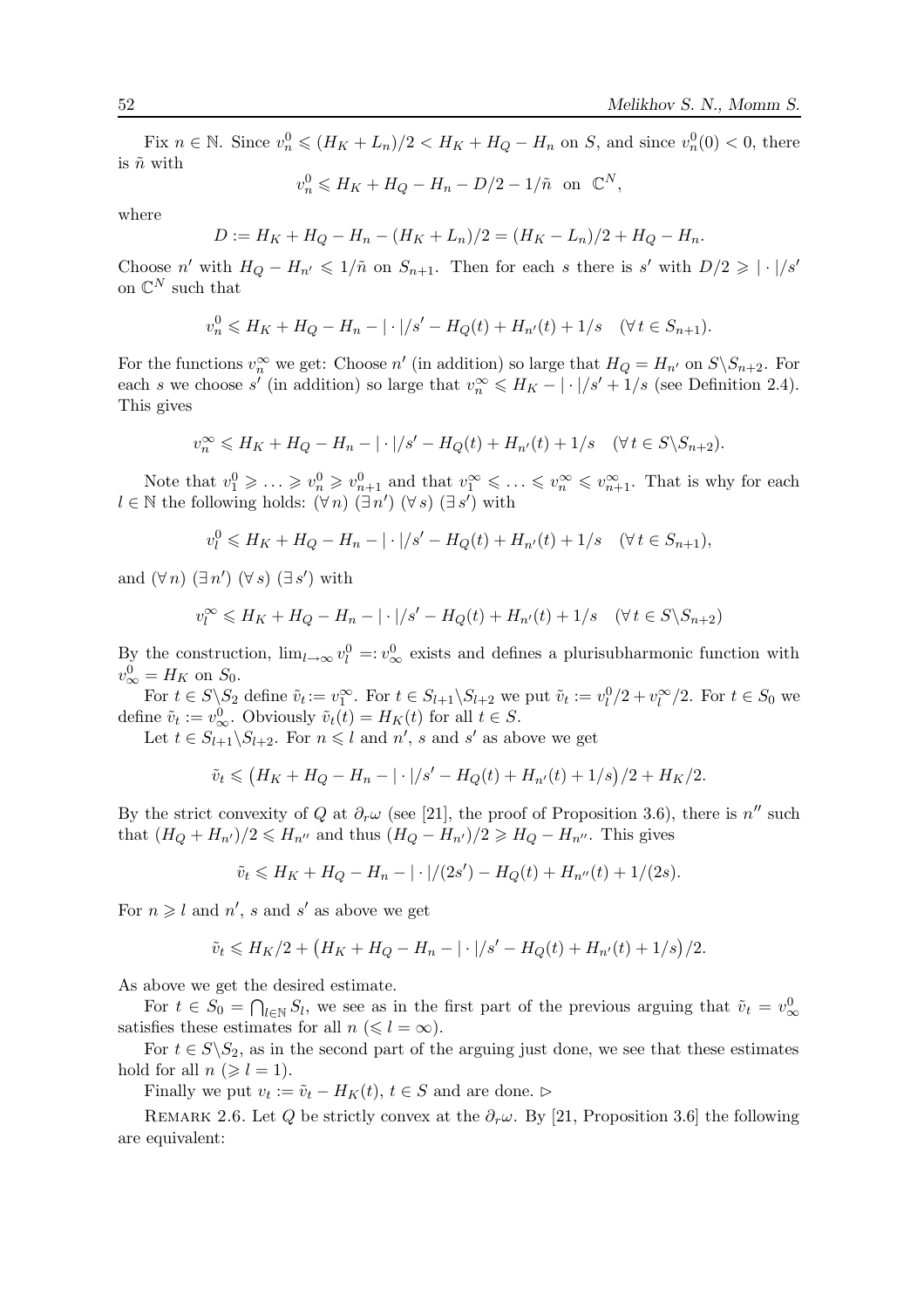(i) There are plurisubharmonic functions  $u_t$   $(t \in S)$  on  $\mathbb{C}^N$  with  $u_t(t) \geq 0$  such that:  $(\forall n)$  $(\exists n') (\forall s) (\exists s')$  with

$$
u_t(z) \le H_{n'}(z) - H_n(t) + |z|/s - 1/s' \quad (\forall z \in \mathbb{C}^N, \ t \in S).
$$

(ii)  $C_Q^{\infty}$  is bounded on some neighborhood of  $S_0$  and  $1/C_Q^0$  is bounded on each compact subset of  $S_{\omega}$ .

**Theorem 2.7.** Let Q be strictly convex at the  $\partial_r \omega$  and suppose that  $0 \in \text{int } K$  and L is a function as in 2.2 (a). For  $N > 1$  assume that K is smooth in the directions of  $\partial S_{\omega}$ . If  $C_Q^{\infty}$ and  $1/C_K^0$  are bounded on some neighborhood of  $S_0$ ,  $1/C_Q^0$  and  $C_K^{\infty}$  are bounded on each compact subset of  $S_{\omega}$  then the representation operator  $R : \Lambda_1(Q) \to A(Q)$  has a continuous linear right inverse.

 $\leq$  The assertion hold by Theorem 2.3, Proposition 2.5 and Remark 2.6.  $\triangleright$ 

The equivalent conditions of Theorem 2.7 are fulfilled if  $\partial O$  and  $\partial K$  are of Hölder class  $C^{1,\lambda}$  for some  $\lambda > 0$ . They are not fulfilled if Q or K is a polyedra, and for  $N = 1$  if  $\partial Q$  or  $\partial K$  has a corner [24].

### 3. The case of one complex variable

In this section we consider the case  $N = 1$  for which the results of the previous sections can be improved.

**Convention 3.1.** Further L is an entire function on  $\mathbb C$  satisfying following conditions:

(i) The zero set of L is a sequence of pairwise distinct simple zeros  $\lambda_k, k \in \mathbb{N}$ , such that  $|\lambda_k| \leq |\lambda_{k+1}|$  for each  $k \in \mathbb{N}$ .

(ii) L is a function of completely regular growth with indicator  $H_Q + H_K$ .

(iii) The asymptotic equality holds:

$$
|L'(\lambda_k)| = \exp(H_Q(\lambda_k) + H_K(\lambda_k) + \bar{o}(|\lambda_k|)) \text{ as } k \to \infty.
$$

Such function  $L$  exists (see for example [10]).

Leont'ev (see [10]) introduced an interpolating function, which is defined with the help of an entire function of one complex variable. Leont'ev's interpolating function is a functional from  $A(\text{cl }Q + K)' \backslash A(Q)'$  for every K (if  $Q \neq \text{cl }Q$ ). With the help of an entire function of two complex variables we give the analogous definition of an interpolating functional from  $A(Q)'.$ 

DEFINITION 3.2. Let  $\tilde{L}$  be an entire function on  $\mathbb{C}^2$  such that  $\tilde{L}(\cdot,\mu) \in A_Q$  for each  $\mu \in \mathbb{C}$ . Q-interpolating functional we shall call a functional

$$
\Omega_{\tilde{L}}(z,\mu,f):=\mathscr{F}^{-1}\big(\tilde{L}(\cdot,\mu)\big)_t\bigg(\int\limits_0^t f(t-\xi)\exp(z\xi)\,d\xi\bigg),\quad z,\mu\in\mathbb{C},\ f\in A(Q),
$$

where the integral is taken along the interval  $[0, t]$ .

We show certain properties of  $\Omega_{\tilde{L}}$ .

**Lemma 3.3.** (a)  $\Omega_{\tilde{L}}(\cdot, \mu, f) \in A_Q$  for all  $\mu \in \mathbb{C}$  and  $f \in A(Q)$ .

(b) For all  $z, \mu \in \mathbb{C}$  the equality  $\Omega_{\tilde{L}}(z, z, e_{\mu}) = \tilde{l}(\mu, z)$  holds where a function  $\tilde{l} \in A(\mathbb{C}^2)$  is such that  $\tilde{L}(\mu, z) - \tilde{L}(z, z) = \tilde{l}(\mu, z)(\mu - z)$ .

(c)  $\Omega_{\tilde{L}}(\mu, z, \cdot) \in A(Q)'$  for all  $z, \mu \in \mathbb{C}$ .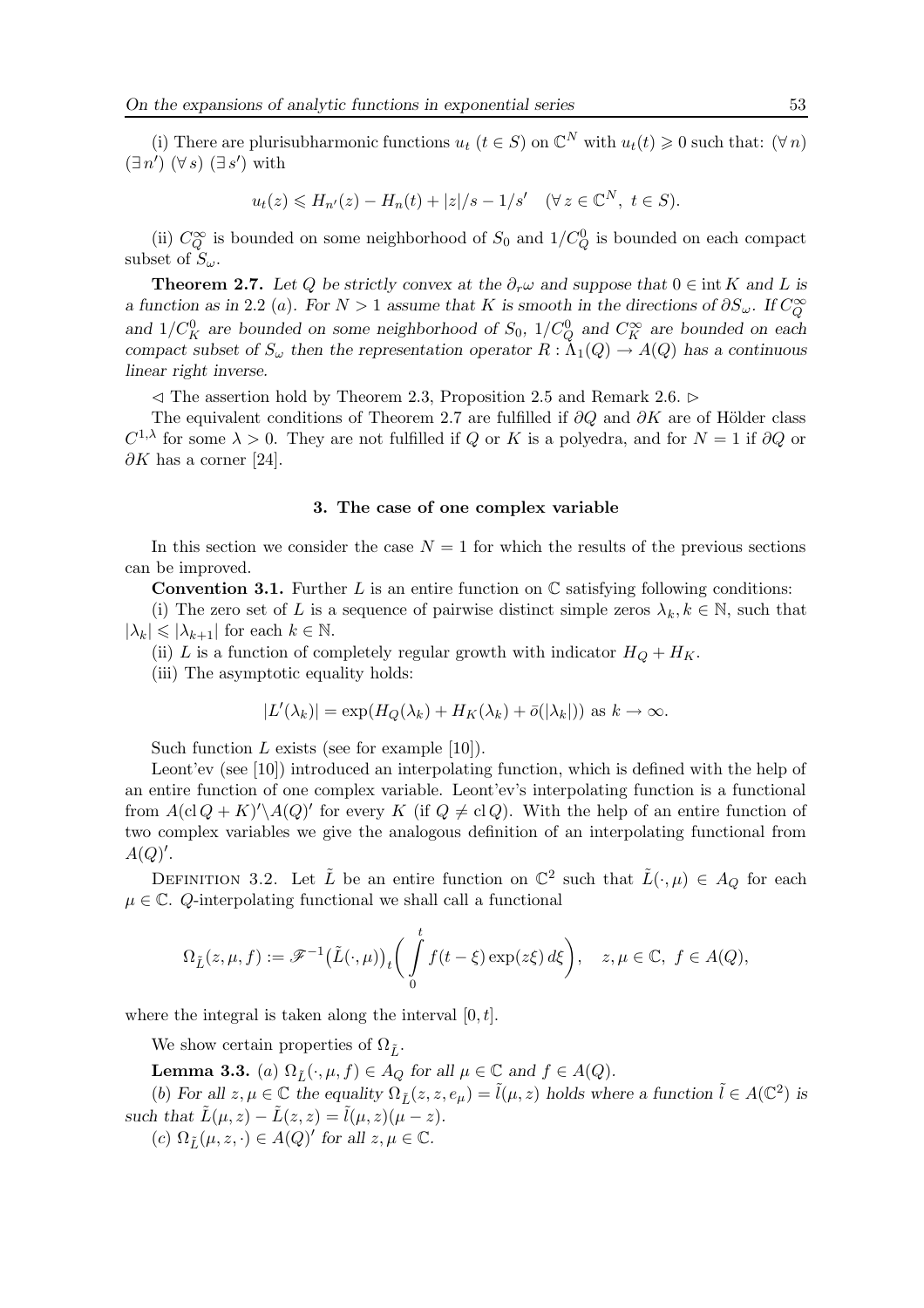$\lhd$  (a): We fix  $\mu \in \mathbb{C}$ ,  $f \in A(Q)$  and a domain G with  $Q \subset G$  and  $f \in A(G)$ . We choose a contour C in G which contains in its interior the conjugate diagram of  $\tilde{L}(\cdot,\mu)$ . If  $\gamma(\cdot,\mu)$  is Borel conjugate of  $\tilde{L}(\cdot,\mu)$ , we have:

$$
\Omega_{\tilde{L}}(z,\mu,f) = \frac{1}{2\pi i} \int_{C} \gamma(t,\mu) \left( \int_{0}^{t} f(t-\xi) \exp(z\xi) d\xi \right) dt, \quad z \in \mathbb{C}.
$$

Since the function  $(t, \mu) \mapsto \gamma(t, \mu) \left( \int_0^t f(t - \xi) \exp(z \xi) d\xi \right)$  is continuous by  $t \in C$  and entire by z, the function  $\Omega_{\tilde{L}}(z, \mu, f)$  is entire (with respect to z). From direct upper bounds for  $|\Omega_{\tilde{L}}(z,\mu,f)|$  it follows that  $\Omega_{\tilde{L}}(\cdot,\mu,f) \in A_Q$ .

(b): Obvious.

(c): Since the map  $f \mapsto \int_0^t f(t - \xi) \exp(z\xi) d\xi$ ,  $t \in Q$ , is continuous and linear in  $A(Q)$ and  $\mathscr{F}^{-1}(Q(\cdot,\mu))$  is a continuous and linear on  $A(Q)$ , the functional  $\Omega_Q(z,\mu,\cdot)$  is continuous and linear on  $A(Q)$ , too.  $\triangleright$ 

**Lemma 3.4.** We assume that a function  $\tilde{L}$ , as in 3.2, satisfies in addition the following conditions:  $\tilde{L}(z, z) = L(z)$  for each  $z \in \mathbb{C}$  and  $(\forall n) (\exists n') (\forall s) (\exists s') (\exists C)$  with

$$
|\tilde L(z,\mu)|\leqslant C\exp\left(H_{n'}(z)+H_K(\mu)+H_Q(\mu)-H_n(\mu)+|z|/s-|\mu|/s'\right)\quad(\forall\,z,\mu\in\mathbb{C}).
$$

Then  $\Pi(f) := (\Omega_{\tilde{L}}(\lambda_k, \lambda_k, f)/L'(\lambda_k))_{k \in \mathbb{N}}, f \in A(Q)$ , is continuous linear operator from  $A(Q)$ into  $\Lambda_1(Q)$ .

 $\langle A \rangle$  We define  $\tilde{L}_k(z) := \tilde{L}(z, \lambda_k)/(L'(\lambda_k)(z - \lambda_k)), k \in \mathbb{N}$ . By using upper bounds for  $|\tilde{L}|$ , 3.1 (iii) and 3.3 (b), we obtain, that  $\tilde{L}_k$  is entire function on  $\mathbb C$  and  $(\forall n)$   $(\exists n') (\forall s) (\exists s')$  $(\exists C_1, C_2)$  such that for all  $z \notin U(\lambda_k, (1 + |\lambda_k|)^{-2})$ 

$$
|\tilde{L}_k(z)| \leq C_1 \exp\left(H_{n'}(z) + H_K(\lambda_k) + H_Q(\lambda_k) - H_n(\lambda_k) + |z|/s - |\lambda_k|/(s'-1) + 2\log(1+|\lambda_k|) - \log|L'(\lambda_k)|\right) \leq C_2 \exp\left(H_{n'}(z) - H_n(\lambda_k) + |z|/s - |\lambda_k|/s'\right) \quad (\forall \, k \in \mathbb{N}).
$$

Applying the maximum principle we get that  $(\forall n)$   $(\exists n') (\forall s) (\exists s') (\exists C_3)$  with

$$
|\tilde{L}_k(z)| \leq C_3 \exp\left(H_{n'}(z) - H_n(\lambda_k) + |z|/s - |\lambda_k|/s'\right) \quad (\forall \, z \in \mathbb{C}, \, k \in \mathbb{N}).
$$

From this it follows that the series  $\sum_{k\in\mathbb{N}} c_k \tilde{L}_k$  converges absolutely in  $A_Q$  for each  $c =$  $(c_k)_{k\in\mathbb{N}} \in K_\infty(Q)$  and  $\kappa: c \mapsto \sum_{k\in\mathbb{N}} c_k \tilde{L}_k$  is continuous linear operator from  $K_\infty(Q)$  into  $A_Q$ . We shall find its adjoint operator  $\kappa' : A(Q) \to \Lambda_1(Q)$ :

$$
\langle c, \kappa'(e_{\mu}) \rangle = \langle \kappa(c), f \rangle = \left\langle \sum_{k \in \mathbb{N}} c_{k} \tilde{L}_{k}, e_{\mu} \right\rangle
$$

$$
= \sum_{k \in \mathbb{N}} c_{k} \tilde{L}_{k}(\mu) = \sum_{k \in \mathbb{N}} c_{k} \Omega_{\tilde{L}}(\lambda_{k}, \lambda_{k}, e_{\mu}) / L'(\lambda_{k}) \quad (\forall \mu \in \mathbb{C}, \ c \in \Lambda_{1}(Q)).
$$

Hence  $\kappa'(e_{\mu}) = (\Omega_{\tilde{L}}(\lambda_k, \lambda_k, e_{\mu})/L'(\lambda_k))_{k \in \mathbb{N}}, \mu \in \mathbb{C}$ . Let  $\mathbb{C}^{\mathbb{N}}$  be a space of all number sequence with its natural topologie. The maps  $\kappa' : A(Q) \to \mathbb{C}^{\mathbb{N}}$  and  $\Pi : A(Q) \to \mathbb{C}^{\mathbb{N}}$  are continuous and linear. Since the set  $\{e_{\mu} : \mu \in \mathbb{C}\}\$ is total in  $A(Q)$ , we have  $\Pi = \kappa'$  on  $A(Q)$  and  $\Pi$  is continuous and linear from  $A(Q)$  into  $\Lambda_1(Q)$ .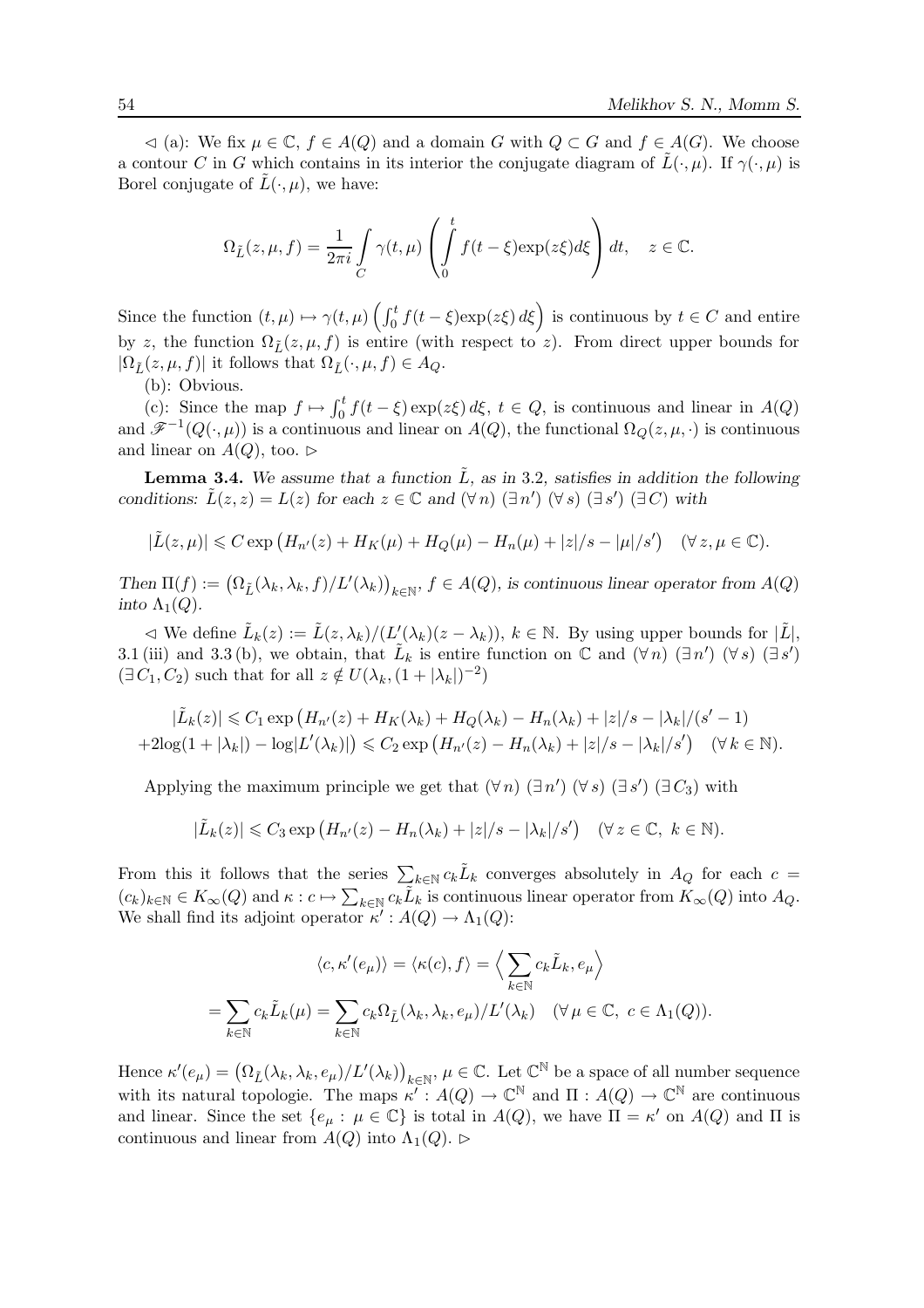**Theorem 3.5.** (I) Let  $0 \in \text{int}_r K$ . The following assertions are equivalent:

(i) The representation operator  $R : \Lambda_1(Q) \to A(Q)$  has a continuous linear right inverse. (ii) There is an entire function  $\tilde{L}$  on  $\mathbb{C}^2$  such that  $\tilde{L}(z, z) = L(z)$  and  $(\forall n) (\exists n') (\forall s)$  $(\exists s') (\exists C)$  with

$$
|\tilde{L}(z,\mu)| \leq C \exp (H_{n'}(z) + H_K(\mu) + H_Q(\mu) - H_n(\mu) + |z|/s - |\mu|/s') \quad (\forall z, \mu \in \mathbb{C}).
$$

(iii) Q is strictly convex at  $\partial_r \omega$ , the interior of K is not empty,  $C_Q^{\infty}$  and  $1/C_K^0$  are bounded on some neighborhood of  $S_0$ ,  $1/C_Q^0$  and  $C_K^{\infty}$  are bounded on each compact subset of  $S_{\omega}$ .

(II) (iv) If  $\tilde{L}$  is a function as in (ii), the operator

$$
\Pi(f) \mapsto (\Omega_{\tilde{L}}(\lambda_k, \lambda_k, f)/L'(\lambda_k))_{k \in \mathbb{N}}, \quad f \in A(Q),
$$

is a continuous linear right inverse for R.

(v) If  $\Pi : A(Q) \to \Lambda_1(Q)$  is a continuous linear right inverse for R, then there is a unique function  $\tilde{L}$  as in (ii) such that  $\Pi(f) = (\Omega_{\tilde{L}}(\lambda_k, \lambda_k, f)/L'(\lambda_k))_{k \in \mathbb{N}}, f \in A(Q)$ .

 $\langle \rangle$  (iv) (and (ii)  $\Rightarrow$  (i)): Let L be a function as in (ii). Then

$$
\kappa: c \mapsto \sum_{(k) \in \mathbb{N}} c_k \frac{\tilde{L}(\cdot, \lambda_k)}{L'(\lambda_k)(\cdot - \lambda_k)}
$$

maps continuously (and linearly)  $K_{\infty}(Q)$  into  $A_Q$ . Since for each  $f \in A_Q$  the function  $f\tilde{L}(z, \cdot)$ belongs to  $A_{intQ+K}$ , taking into account the Lagrange interpolation formula (1), we obtain:

$$
L(z) \sum_{k \in \mathbb{N}} f(\lambda_k) \frac{\tilde{L}(z, \lambda_k)}{L'(\lambda_k)(z - \lambda_k)} = \sum_{k \in \mathbb{N}} f(\lambda_k) \tilde{L}(z, \lambda_k) \frac{L(z)}{L'(\lambda_k)(z - \lambda_k)}
$$
  
=  $L(z, z) f(z) = L(z) f(z) \quad (\forall z \in \mathbb{C}, \ f \in A_Q).$ 

This implies that  $\kappa = \Pi'$  is a left inverse for R'. By the proof of Lemma 3.4  $\kappa$  is the adjoint to  $\Pi$  for each function L as in (ii). Hence  $\Pi$  is a right inverse for R.

 $(i) \Rightarrow (ii)$ : Let  $\Pi$  be a continuous linear right inverse for R. Then  $\kappa := \Pi' : K_\infty(A) \to A_Q$  is a left inverse for R'. We put  $f_k := \kappa(e_{(k)})$ , where  $e_{(k)} := (\delta_{k,n})_{n \in \mathbb{N}}$ ,  $k \in \mathbb{N}$ . By Grothendieck's factorization theorem, for each n there is n' such that  $\kappa$  maps continuously  $\text{proj}_{\leftarrow m} K_{n,m}(Q)$ in proj<sub>←m</sub> $A_{n',m}$ . Hence the following holds:  $(\forall n) (\exists n') (\forall s) (\exists r) (\exists C)$  with

$$
|f_k(z)| \leq C \exp\left(H_{n'}(z) - H_n(\lambda_{(k)}) + |z|/s - |\lambda_{(k)}|/r\right) \quad (\forall z \in \mathbb{C}, \ k \in \mathbb{N}).\tag{4}
$$

For  $f \in A_Q$  let

$$
T_z(f)(\mu) := \sum_{k \in \mathbb{N}} \frac{L(\mu)}{\mu - \lambda_k} (z - \lambda_k) f_k(z) f(\lambda_k), \quad \mu \in \mathbb{C}.
$$

By 2.2 (b) (ii) and (4) the series converges absolutely in  $A_Q$  and converges uniformly (by  $\mu$ ) on compact sets of  $\mathbb C$ . Fix  $z \in \mathbb C$ . Then  $T_z(\mu f)(\mu) = \mu T_z(f)(\mu)$  for all  $f \in A_Q$  and  $\mu \in \mathbb C$ . By [12, Lemma 1.7] there is a function  $a_z \in A(\mathbb{C})$  such that  $T_z(f)(\mu) = a_z(\mu)f(\mu)$  for all  $\mu \in \mathbb{C}, f \in A_0$ . The function  $\tilde{L}(z,\mu) := a_z(\mu), z, \mu \in \mathbb{C}$ , satisfies the conditions in (ii) (see the proof of (i)  $\Rightarrow$  (ii) in [12, Theorem 1.8] too).

(iii)  $\Rightarrow$  (i) holds by Theorem 2.7.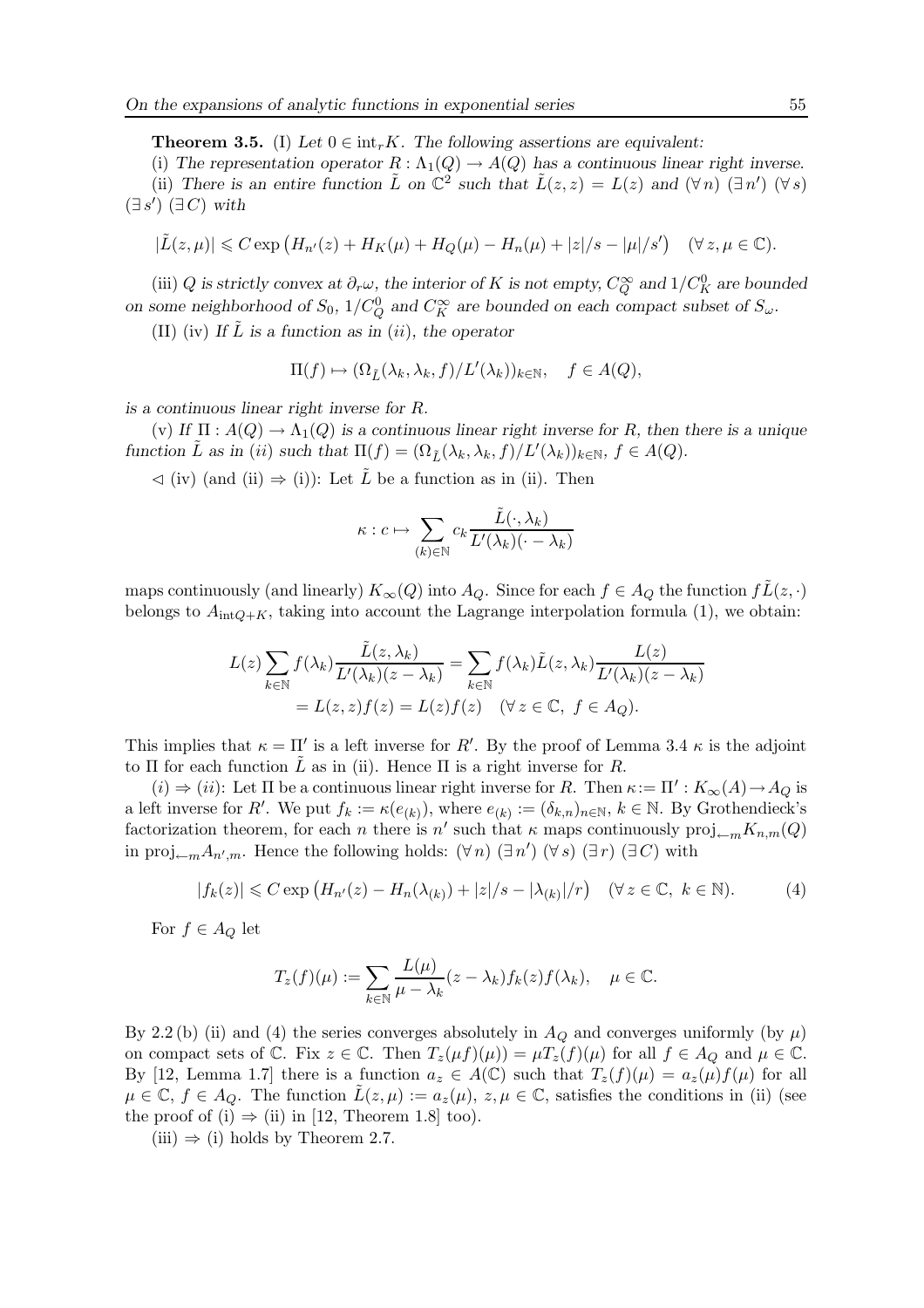(i)  $\Rightarrow$  (iii): Since the operator R has a continuous linear righ inverse,  $R : \Lambda_1(Q) \to A(Q)$ is surjectiv. By [13, Theorem 8] the set Q is strictly convex at  $\partial_r \omega$ .

Since (i) is equivalent to (ii) there is a function  $\tilde{L}$  which satisfies the conditions in (ii). Let  $P$  be the (radial) indicator of  $\overline{L}$ , i. e.

$$
P(z,\mu) := \left(\limsup_{t \to +\infty} \frac{\log |\tilde{L}(tz,t\mu)|}{t}\right)^*, \quad z, \mu \in \mathbb{C}.
$$

Then P is a plurisubharmonic function on  $\mathbb{C}^2$  satisfying the conditions in (II) of Theorem 2.3. Hence, by Theorem 2.3, there are subharmonic functions  $v_t$  ( $t \in S$ ) as in (III) (b). We put  $g_t(\mu) := |t|v_{t/|t|}(\mu/|t|), \mu, t \in \mathbb{C}, t \neq 0.$  Then  $g_t$  are subharmonic functions on  $\mathbb{C}$  such that  $g_t(t) \geq 0$  and  $(\forall n) (\exists n') (\forall s) (\exists s')$  with

$$
g_t(\mu) \leqslant H_K(\mu) + H_Q(\mu) - H_n(\mu) - H_K(t) - H_Q(t) + H_{n'}(t) - |\mu|/s' + |t|/s
$$

for all  $\mu, t \in \mathbb{C}, t \neq 0$ . If  $S_{\omega} = \emptyset$ , the set Q is open. Hence the following holds:  $(\forall n)$   $(\exists n')$ with

$$
g_t(\mu) \leq H_K(\mu) - H_K(t) + |\mu|/s' - |t|/s \quad (\forall \mu, t \in \mathbb{C}, t \neq 0).
$$

Then, by [12, Proposition 1.17], an angle with the corner at 0 doesn't exist in which the support function  $H_K$  of K is harmonic. Hence int  $K \neq \emptyset$ . If  $S_{\omega} \neq \emptyset$ , there is an open (with respect to S) subset A of S such that  $H_n = H_Q$  on A for large n. Let  $\Gamma(A) := \{ra : r > 0\}.$ Then for each  $s$  there is  $s'$  with

$$
g_t(\mu) \leq H_K(\mu) - H_K(t) + |t|/s - |\mu|/s' \quad (\forall \mu, t \in \mathbb{C}, t \neq 0).
$$

As in [12, Proposition 1.17] from the maximum principle for harmonic functions it follows that the interior of  $K$  is not empty.

By Theorem 2.3 , Proposition 2.5 and Remark 2.6  $C_Q^{\infty}$  and  $1/C_K^0$  are bounded on some neighborhood of  $S_0$ ,  $1/C_Q^0$  and  $C_K^{\infty}$  are bounded on each compact subset of  $S_{\omega}$ .

(v): By the proof of (i)  $\Rightarrow$  (ii) there is an entire function  $\tilde{L}$  satisfying the conditions in (ii) and such that  $\Pi'(e_{(k)}) = \frac{\tilde{L}(\cdot,\lambda_k)}{L'(\lambda_k)(\cdot-\cdot)}$  $\frac{\tilde{L}(\cdot,\lambda_k)}{L'(\lambda_k)(\cdot-\lambda_k)}$  for each  $k \in \mathbb{N}$ . Hence  $\Pi'(c) = \sum_{k \in \mathbb{N}} c_k \frac{\tilde{L}(\cdot,\lambda_k)}{L'(\lambda_k)(\cdot-\lambda_k)}$  $L'(\lambda_k)(\cdot-\lambda_k)$ for each  $c \in K_{\infty}(Q)$  and  $\Pi(f) = (\Omega_{\tilde{L}}(\lambda_k, \lambda_k, f)/L'(\lambda_k))_{k \in N}$  for all  $f \in A(Q)$  (see the proof of Lemma 3.4). We shall show uniqueness of such function  $\tilde{L}$ . Let  $\tilde{L}_1$ ,  $\tilde{L}_2$  be two such functions. Then  $\tilde{L}_1(z,\lambda_k) = \tilde{L}_2(z,\lambda_k)$  for all  $k \in \mathbb{N}$ ,  $z \in \mathbb{C}$ . Since  $\{\lambda_k : k \in \mathbb{N}\}\$ is the uniqueness set for  $A_{\text{intQ+K}}$  (see 2.2(b)) and  $\tilde{L}_1(z, \cdot), \tilde{L}_2(z, \cdot) \in A_{\text{intQ+K}}$ , we get  $\tilde{L}_1(z, \cdot) \equiv \tilde{L}_2(z, \cdot)$  for each  $z \in \mathbb{C}$  and, consequently,  $\tilde{L}_1 \equiv \tilde{L}_2$  on  $\mathbb{C}^2$ .

Acknowledgement. The first named author thanks for the support by the Deutscher Akademischer Austauschdienst during his stay at the University of Düsseldorf in autumn 2005.

### References

- 1. Азарин В. С. О субгармонических функциях вполне регулярного роста в многомерном промтранстве // Докл. АН СССР.—1961.—Т. 146, № 4.—С. 743–746.
- 2. Коробейник Ю. Ф. Представляющие системы // Успехи мат. наук.—1981.—Т. 36, вып. 1.—С. 73– 126.
- 3. Коробейник Ю. Ф., Ле Хай Хой. Представляющие системы экспонент в полицилиндрических областях // Мат. сб.—1983.—Т. 122(164), № 4.—С. 458–474.
- 4. Коробейник Ю. Ф., Мелихов С. Н. Линейный непрерывный правый обратный для оператора представления и конформные отображения // Докл. АН.—1992.—Т. 323, № 5.—С. 826–829.
- 5. Коробейник Ю. Ф., Мелихов С. Н. Линейный непрерывный правый обратный для оператора представления и приложения к операторам свертки // Сиб. мат. журн.—1993.—Т. 34, № 1.—С. 70– 84.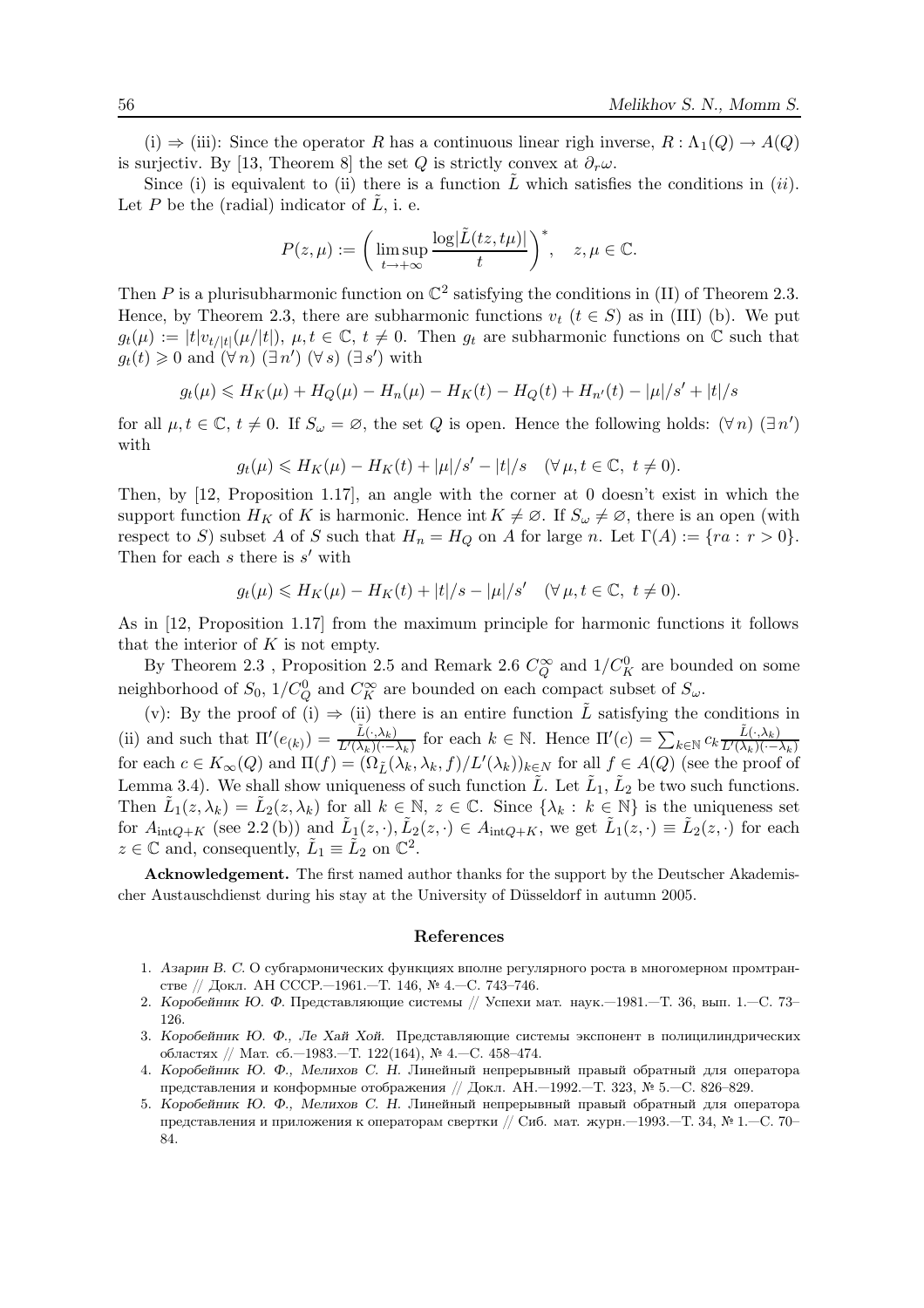- 6. Красичков-Терновский И. Ф. Одна геометрическая лемма, полезная в теории целых функций, и теоремы типа Левинсона // Мат. заметки.—1978.—Т. 24, вып. 4.—С. 531–546.
- 7. Кривошеев А. С. Критерий разрешимости неоднородных уравнений свертки в выпуклых областях пространства  $\mathbb{C}^n$  // Изв. АН СССР. Сер. мат.−1990.−Т. 54, № 3.−С. 480-450.
- 8. Лелон П., Груман Л. Целые функции многих комплексных переменных.—М.: Мир, 1989.—350 с.
- 9. Леонтьев А. В. О представлении аналитических функций рядами экспонент в полицилиндрической области // Мат. сб.—1972.—Т. 89, № 4.—С. 364–383.
- 10. Леонтьев А. Ф. Ряды экспонент.—М.: Наука, 1976.—536 с.
- 11. Мелихов С. Н. Продолжение целых функций вполне регулярного роста и правый обратный для оператора представления аналитических функций рядами квазиполиномов // Мат. сб.—2000.— Т. 191, № 7.—С. 105–128.
- 12. Мелихов С. Н. О левом обратном к оператору сужения на весовых пространствах целых функций // Алгебра и анализ.—2002.—Т. 14, вып. 1.—С. 99–133.
- 13. Мелихов С. Н., Момм З. О свойстве внутрь-продолжаемости представляющих систем экспонент на выпуклых локально замкнутых множествах // Владикавк. мат. журн. - 2008. - Т. 10, вып. 2. С. 36–45.
- 14. Папуш Д. Е. О росте целых функций с «плоскими» нулями // Теория функций, функцион. анализ и их прил.—1987.—Вып. 48.—С. 117–125.
- 15. Секерин А. Б. О представлении аналитических функций многих переменных рядами экспонент // Изв. РАН. Сер. мат.—1992.—Т. 56, № 3.—С. 538–565.
- 16. Хермандер Л. Введение в теорию функций нескольких комплексных переменных.—М.: Мир, 1968.—280 с.
- 17. Эдвардс Р. Функциональный анализ. Теория и приложения.—М.: Мир, 1969.—1071 с.
- 18. Gruman L. Entire functions of several variables and their asymptotic growth // Ark. Mat.—1971.— Vol. 9.—P. 141–163.
- 19. Matheron G. Random sets and integral geometry.— New York: Wiley, 1975.—xxiii+261 p.
- 20. Melikhov S. N., Momm S. Solution operators for convolution equations on the germs of analytic functions on compact convex sets on  $\mathbb{C}^N$  // Studia Math.—1995.—Vol. 117.—P. 79–99.
- 21. Melikhov S. N., Momm S. Analytic solutions of convolution equations on convex sets with obstacle in the boundary // Math. Scand.—2000.—Vol. 86.—P. 293–319.
- 22. Momm S. Division problem in spaces of entire functions of finite order // Functional Analysis.—1993.— P. 435–457.
- 23. Momm S. The boundary behavior of extremal plurisubharmonic functions // Acta Math.—1994.— Vol. 172.—P. 51–75.
- 24. Momm S. Extremal plurisubharmonic functions for convex bodies in  $\mathbb{C}^N$  // Complex analysis, harmonic analysis and appl. / Deville R. (Bordeaux, France, 1995).—Harlow: Longman, Bitman.—1996.— Vol. 347.—P. 87–103.—(Res. Notes Math. Ser.)
- 25. Momm S. An extremal plurisubharmonic functions associated to a convex pluricomplex Green function with pole at infinity // J. Reine Angew. Math.—1996.—Vol. 471.—P.139–163.
- 26. Schneider R. Convex bodies: The Brunn–Minkowski theory.—Cambridge: Cambridge University Press, 1993.—490 p.

Received February 1, 2010.

Melikhov Sergej Nikolaevich Southern Mathematical Institute Vladikavkaz Science Center of the RAS, chief of complex analysis laboratory RUSSIA, 362027, Vladikavkaz, Markus street, 22; Southern Federal University Department of Mathematics, Mechanics and Computer Science RUSSIA, 344090 Rostov on Don, 344090, Mil'chakova street, 8 a E-mail: melih@math.rsu.ru

MOMM SIEGFRIED Mathematisches Institut Heinrich-Heine Universität Düsseldorf GERMANY, 40225, Düsseldorf, Universitätsstrasse, 1 E-mail: siegfried.momm@t-online.de